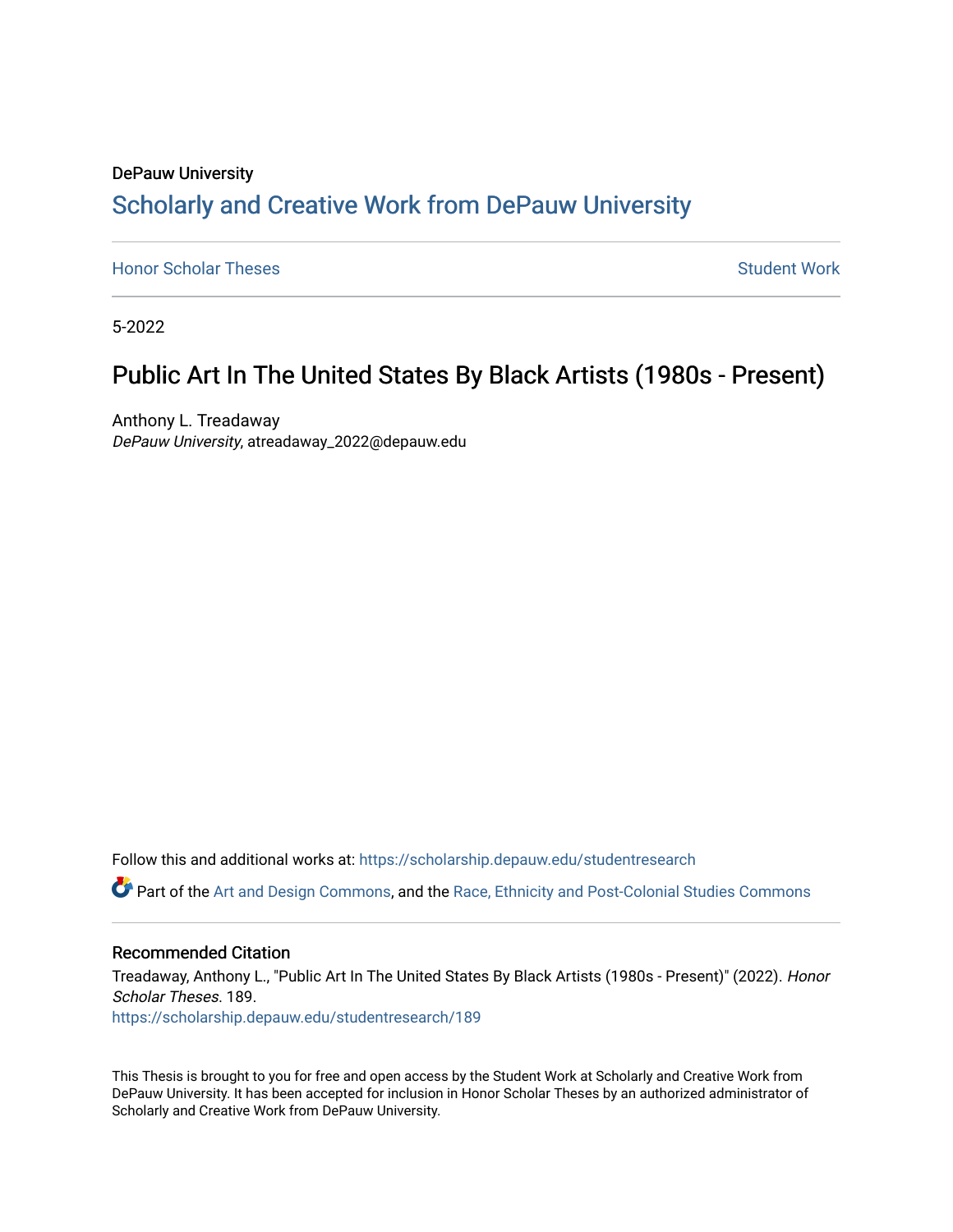# Public Art In The United States By Black Artists (1980s - Present)

Anthony Treadaway

DePauw University

# Author Note

Anthony L. Treadaway, Honor Scholar Department, DePauw University.

Future Affiliation: Orr Fellow Class of 2022 at partner company Innovatemap. This research was supported by Professor Sarah Cowan, Professor Beth Benedix, and Professor Erwin Brea.

Communication concerning this article should be addressed to Anthony Treadaway, Honor Scholar Department, DePauw University, Greencastle, IN 46135.

Contact: [atreadaway\\_2022@depauw.edu](mailto:atreadaway_2022@depauw.edu)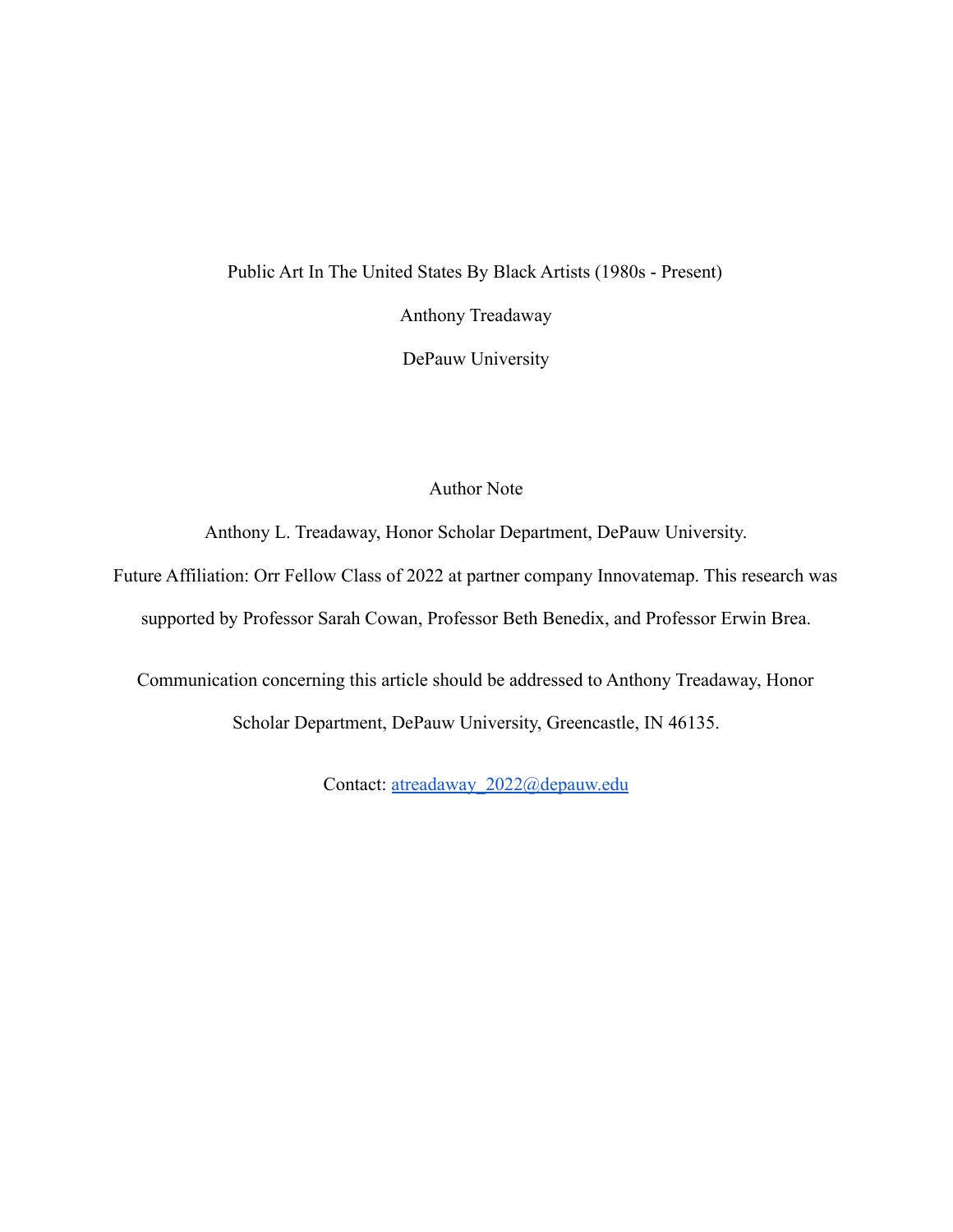#### **Abstract**

The purpose of this project is to do further research on public art created by Black artists and to explore how their work has created change by looking through the lens of the specific mural and sculpture exhibits. I will be specifically focusing on artworks and artists from the early 1980s to the present day. In the end, this piece offers insight into the importance of public art in our diverse communities. Public art serves as a form of representation and historically Black voices have been silenced in this arena. The stakes of increasing the amount of public art that showcases Black people and communities is crucial in a day of age where tokenism has become celebrated. My research is meant to highlight this gap by not only showcasing Black artists that have been doing the work for years (well-known  $\&$  lesser-known names) but also putting them into conversation with each other. Drawing these connections will provide answers and insight to questions I have contemplated throughout my public art journey from middle school to college. Get your notebooks and pens ready as this accelerated course on public art created by Black artists filled with connections and reflections will be quite the experience!

*Keywords:* Black Artists, Blackness, Community, Politics of Representation, Public Art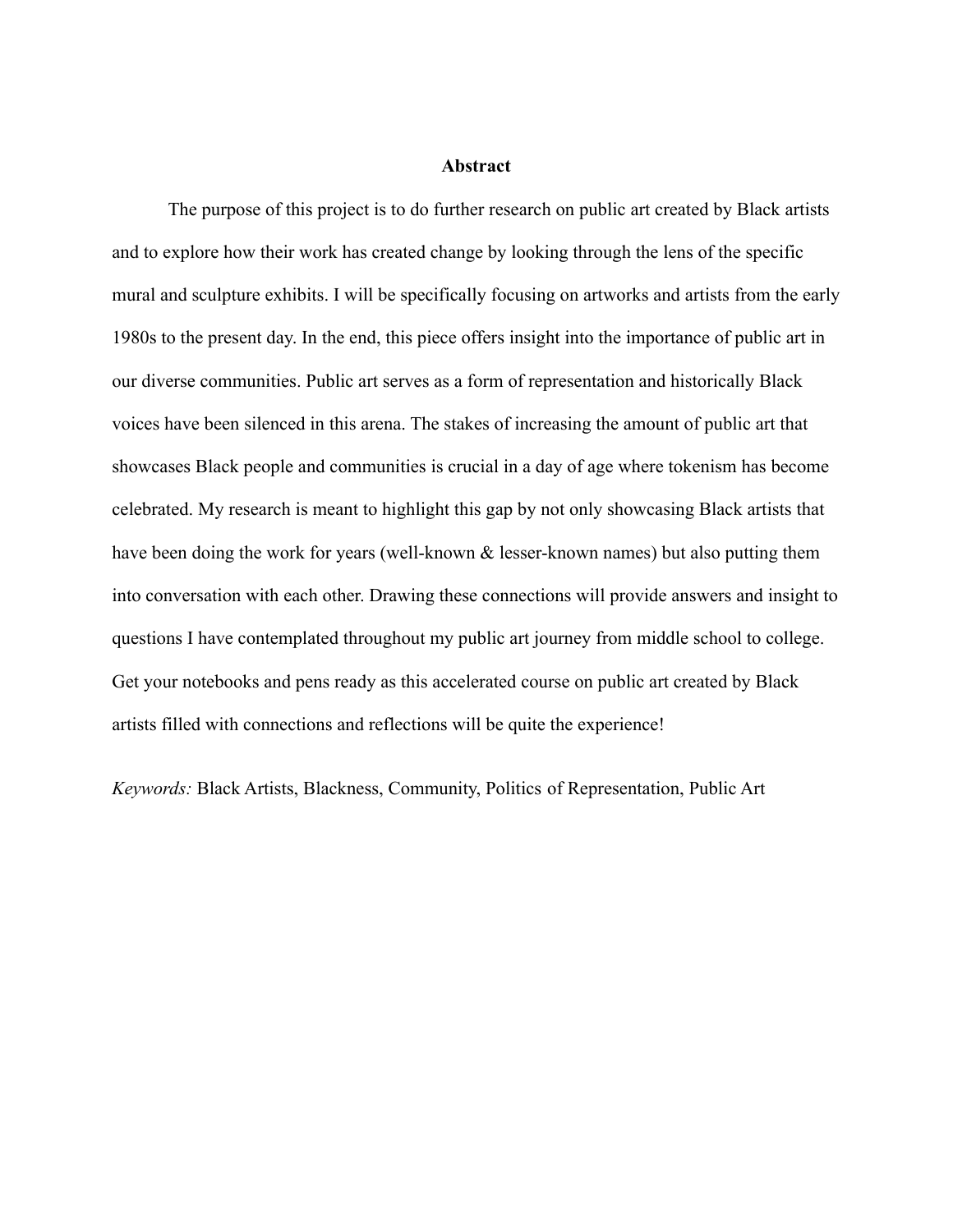### **Introduction**

It's a sunny afternoon in mid-April in New York City and you decide to go outside for your lunch break. On your walk across the High Line to get to your favorite lunch spot you look up and see an enormous 16-foot-tall bronze sculpture of a Black woman. You stop in your tracks and are immediately sent down a rabbit hole of questions: Who created this sculpture? What is its purpose? Is it meant to commemorate an important figure? Being so large, how did it even get here? This scenario referencing *[Brick House \(2019\)](https://untappedcities.com/wp-content/uploads/2019/04/featured-brick-house-simone-leigh-NYC-untapped-cities1-1.jpg)* by Simone Leigh is a testament to why public art is so powerful and important. Its accessibility and size make it impossible to ignore and such a great conversation starter that allows for reflection. This project examines public art created by Black artists in the United States and the importance of their works in creating opportunities for greater representation of Black people in The United States. The purpose of this project is to do further research on public art created by Black artists and to explore how their work has created change by looking through the lens of the specific mural and sculpture exhibits.The central question guiding this research is: How are the politics of representation and Blackness explored in public art?

Considering the enormous amount of history that falls into public art created by Black artists, this research will encompass a more streamlined approach. Really just prioritizing 8 key artists and works. With each work, significant time will be spent truly understanding their purpose and impact. I have had a passion for public art throughout my upbringing and will share these specific experiences as they have shaped my understanding of what public art involves. Furthermore, my experiences have led me to create this project to attempt to answer some unsolved questions regarding representation. Forewarning whether you're an avid art connoisseur or just enjoy learning about artists this piece is accessible to all backgrounds. I look forward to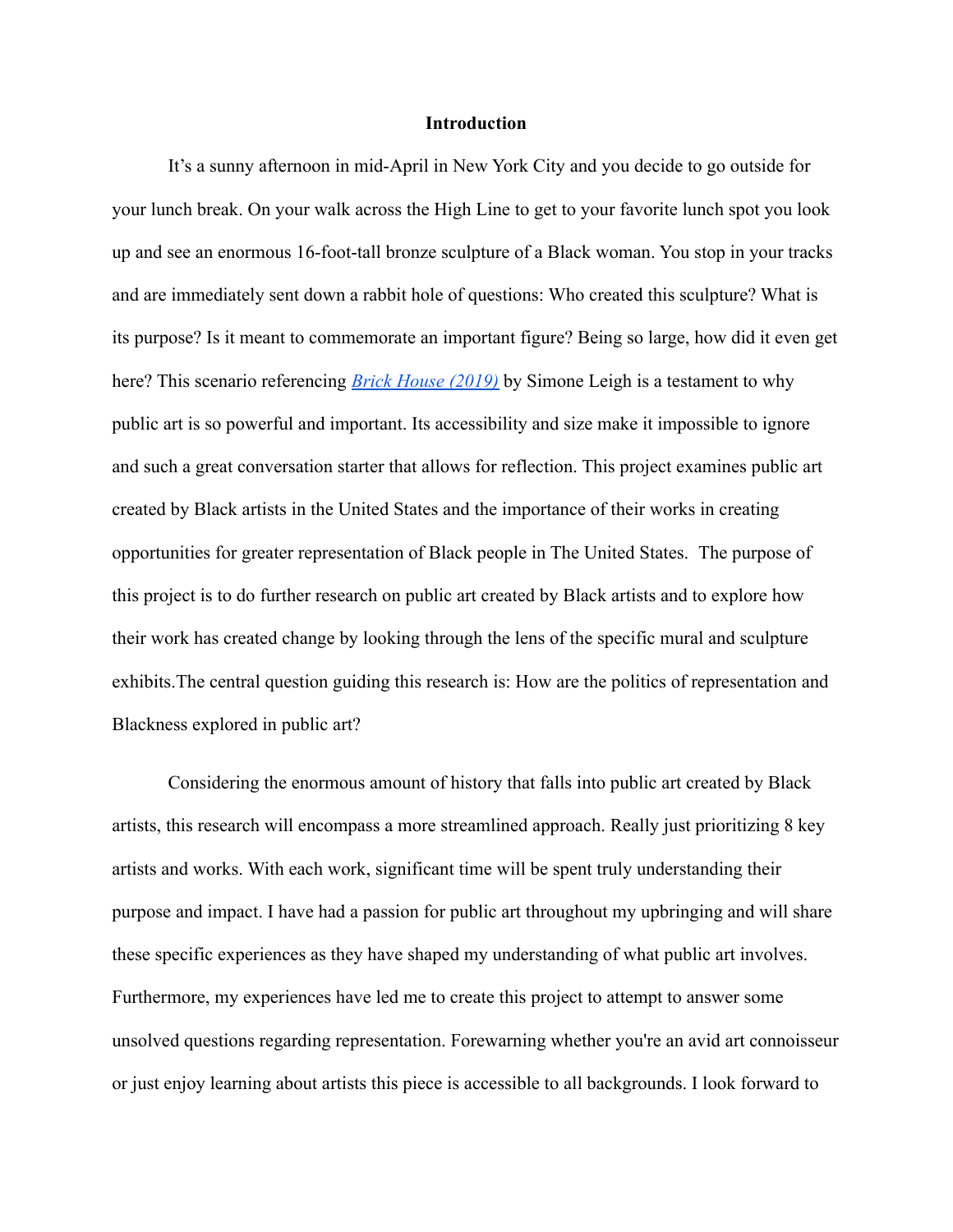not only teaching myself through this journey but also having you all as readers learn a thing or two as well.

#### **Personal Background**

Growing up I vividly remember driving around Tallahassee, Florida for hours with my grandfather who is an avid photographer. We would stop at murals, sculptures, and museums to take pictures and learn about the local art and history. Looking back I now recognize my interest in public art emerged out of these early experiences. After middle school, I moved to a new city every few years and each city offered me the opportunity to learn about different artists. In each new city, I experienced public art serving as an informal educational outlet. I became oriented to the intricacies of the different communities within the cities. Researching the artists from these respective communities and learning about their public art taught me the history of each city. Three cities, in particular, stand out as places where my love for public art flourished: Charlotte, North Carolina; Raleigh, North Carolina; and Lansing, Michigan.

The first stop was Charlotte, North Carolina where I was exposed to tons of public art, ranging from sculptures to murals and even graffiti. Just to name a few: *The Firebird* by French-American sculptor Niki de Saint Phalle, *Metalmorphosis* by Czech artist David Cerny, *NoDa* mural by William Puckett, and *Grande Disco* by Italian artist Arnaldo Pomodoro. My second stop was Raleigh, North Carolina where I had my first encounter with academic art history in my AP Art History high school course. I also explored public art at the North Carolina Museum of Art practically every chance. I even went to the yearly Raleigh Chalk Art Festival in my one-year stay. My third stop was Lansing, Michigan where I was a summer intern at Lansing Art Gallery. Over the summer I helped with the yearly public art event ARTpath2019. My main role involved assisting artist Mia Serafini with her mural installation under one of the major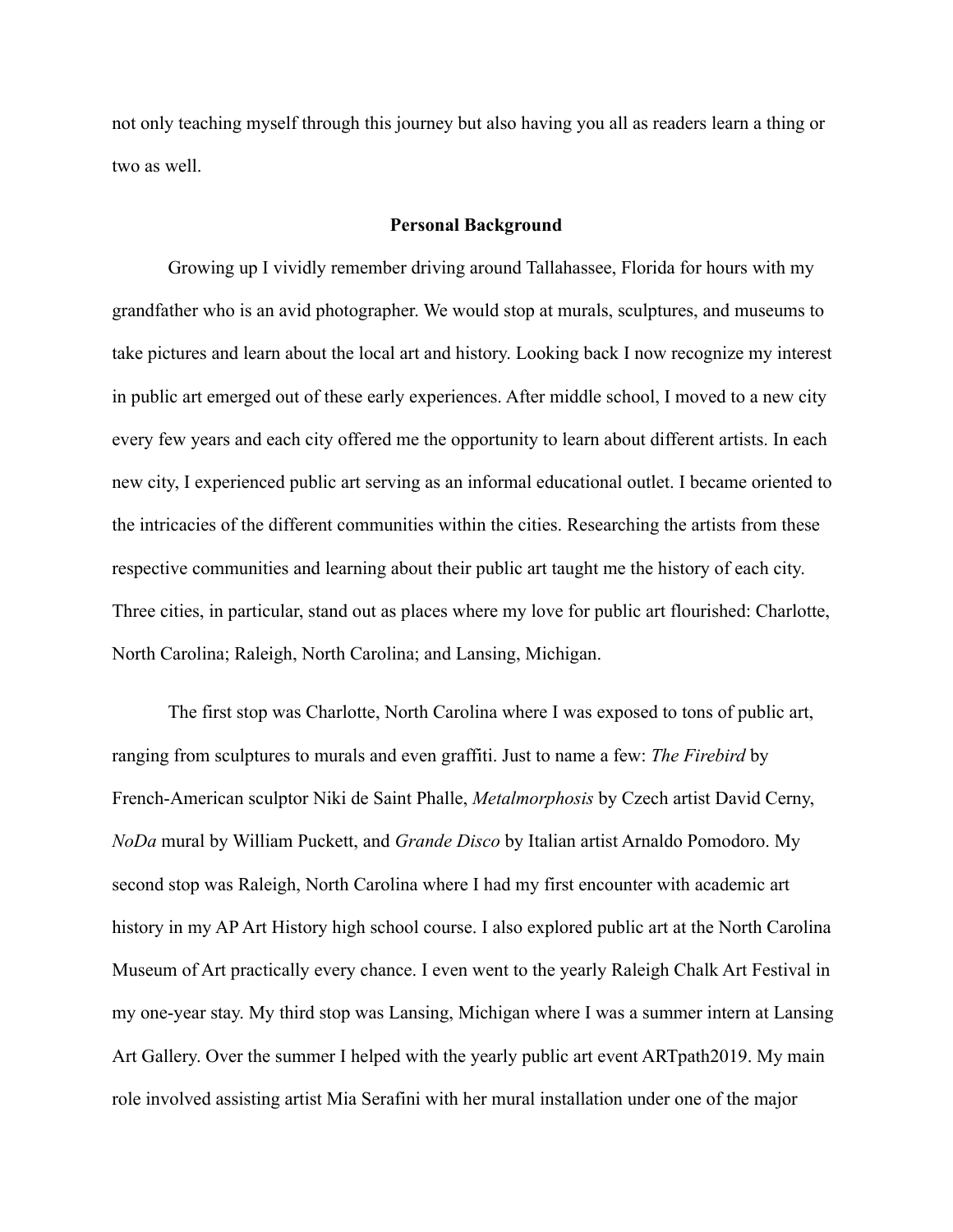bridges across the river trail. The piece was titled *[Community Growth](https://www.miaserafiniart.com/community-growth-mural)* and in its core was a paint by numbers piece. It was in this experience I really understood the power of public art within its respective communities.

Reflecting back on these three major stops in my public art journey I begin to notice a trend. Practically none of the artworks that I saw in these major cities were by artists who looked like me. That epiphany is what led me to take up this specific topic for my research thesis to fill that gap in my studies. With the rise of the Black Lives Matter movement in cities across the United States during COVID-19 I began to see many Black artists creating public art ranging from sculptures to street murals. Overall this shift has provided greater recognition of artwork created by Black artists. In my junior year of college while home in Charlotte, North Carolina I witnessed an influx of these [works](https://qcitymetro.com/2020/06/09/black-lives-matter-mural-covers-uptown-charlotte-street/) being highlighted. I started to connect all of the dots from a lack of exposure to Black artists in my coursework to community influence in my internship and even the political aspect of public art in the wake of the Black Lives Matter movement. These three key takeaways have inspired me to explore the politics of representation and blackness within public art.

One recent example that has stuck out to me is Rock [It Black \(2021\)](https://www.archpaper.com/wp-content/uploads/2021/05/Plywood-Protection-Project-Low-Res-For-Web-22.jpg) by Tanda Francis, part of the plywood-repurposing public art installation project in collaboration with worthless studios.<sup>1</sup> Tanda describes her work as "Undoing the stigmatization of blackness by presenting black identities as divine and as a foundation to our shared humanity."<sup>2</sup> Years into the Black

<sup>1</sup> Matt Hickman, *Five protest plywood-repurposing public art installations are now on view across New York City* (The Architects Paper, 2021) <https://www.archpaper.com/2021/05/five-protest-plywood-protection-project-on-display-nyc/>

<sup>2</sup> Tanda Francis, *Rock It Black* (Artist Website, 2021) <https://www.tandafrancis.com/rockitblack-portfolio>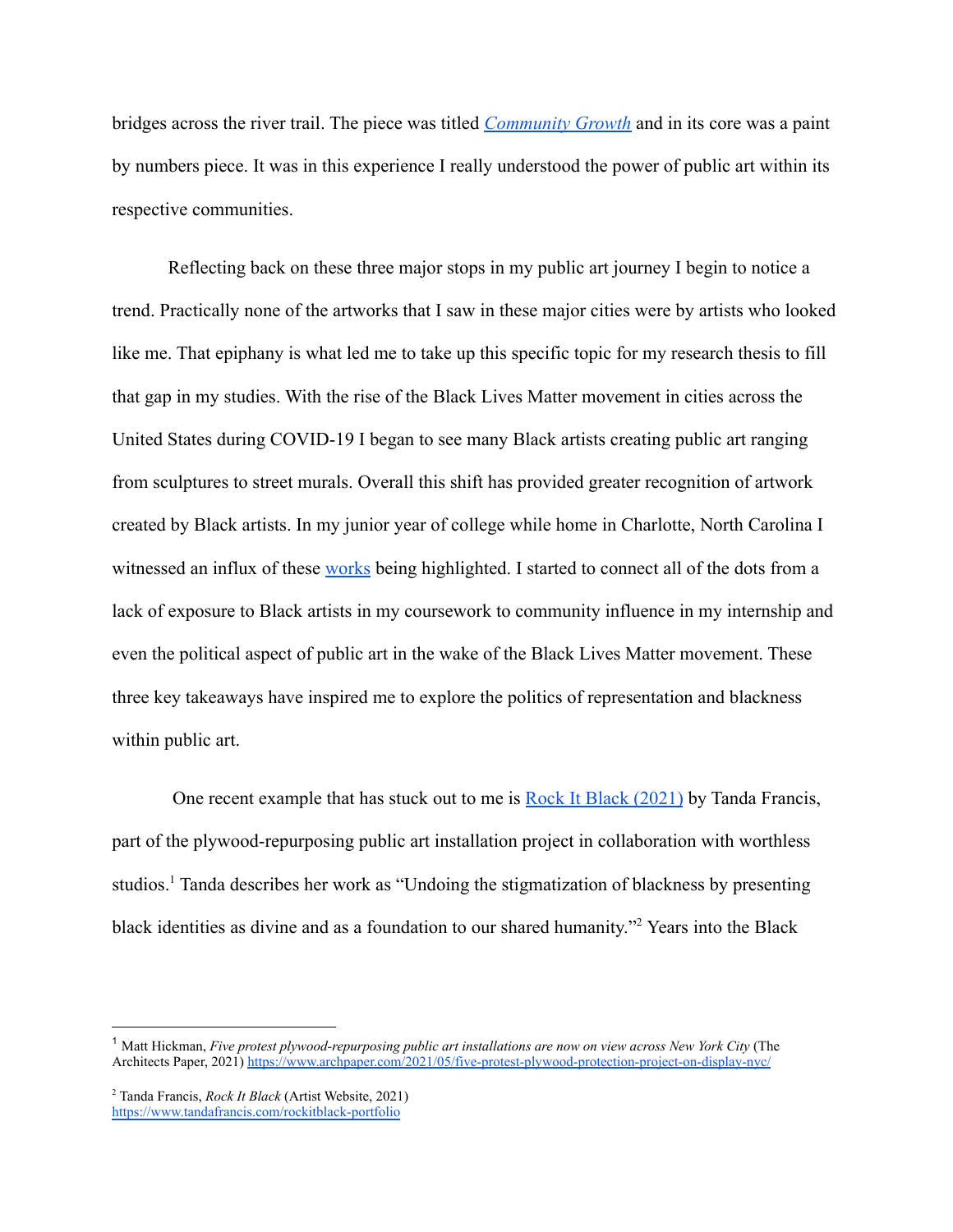Lives Matter Movement works by Black artists like Tanda Francis are still being created to show the world the beauty and importance of our people.

## **Key Terms Defined/History of public art**

The idea of public art is a rather large idea, referring to any artwork that is designed for a setting that is accessible to the general public. Many works while forms of public art may not necessarily be in the public's eye. A more relevant definition would be the concept of any public artwork that was supported by public funding that is situated within an open environment.<sup>3</sup> The open environment being within pedestrian areas, plazas, urban centers or public buildings. These works are important because they spark conversations in communities and add a sense of energy and liveliness to their respective neighborhoods.

Drawing some interdisciplinary connections to my previous coursework, I find some overlap with the power of community art and philosopher Albert Camus. In my Existential Literature course, I studied how he was fascinated by the notion of art being an act of rebellion and a medium in which revolution can take place. After all, the famous saying "all art is political" is a testament to this idea of power within art and the capability of it sparking change. Author Diana Boros eloquently explains this power of art in her book *Creative Rebellion for the Twenty-First Century: The Importance of Public and Interactive Art to Political Life in America*. Boros argues that, "Visionary, or "rebellious" art, following Camus, is fundamentally transgressive; it is a negation of the "established reality."<sup>4</sup> She also explains that in reorganizing and newly envisioning the world, art provides, for the creator and the viewer, contemplation of oneself, and of life. Within this reflection lies great potential for new viewpoints and behaviors to

<sup>3</sup> *Public Art: Definition, History, Types* (Visual Arts Cork, n.d.) <http://www.visual-arts-cork.com/public-art.htm>

<sup>4</sup> Diana, Boros, "*Creative rebellion for the twenty-first century: The importance of public and interactive art to ... political life in America*" (Palgrave Macmillan, 2012), p.21.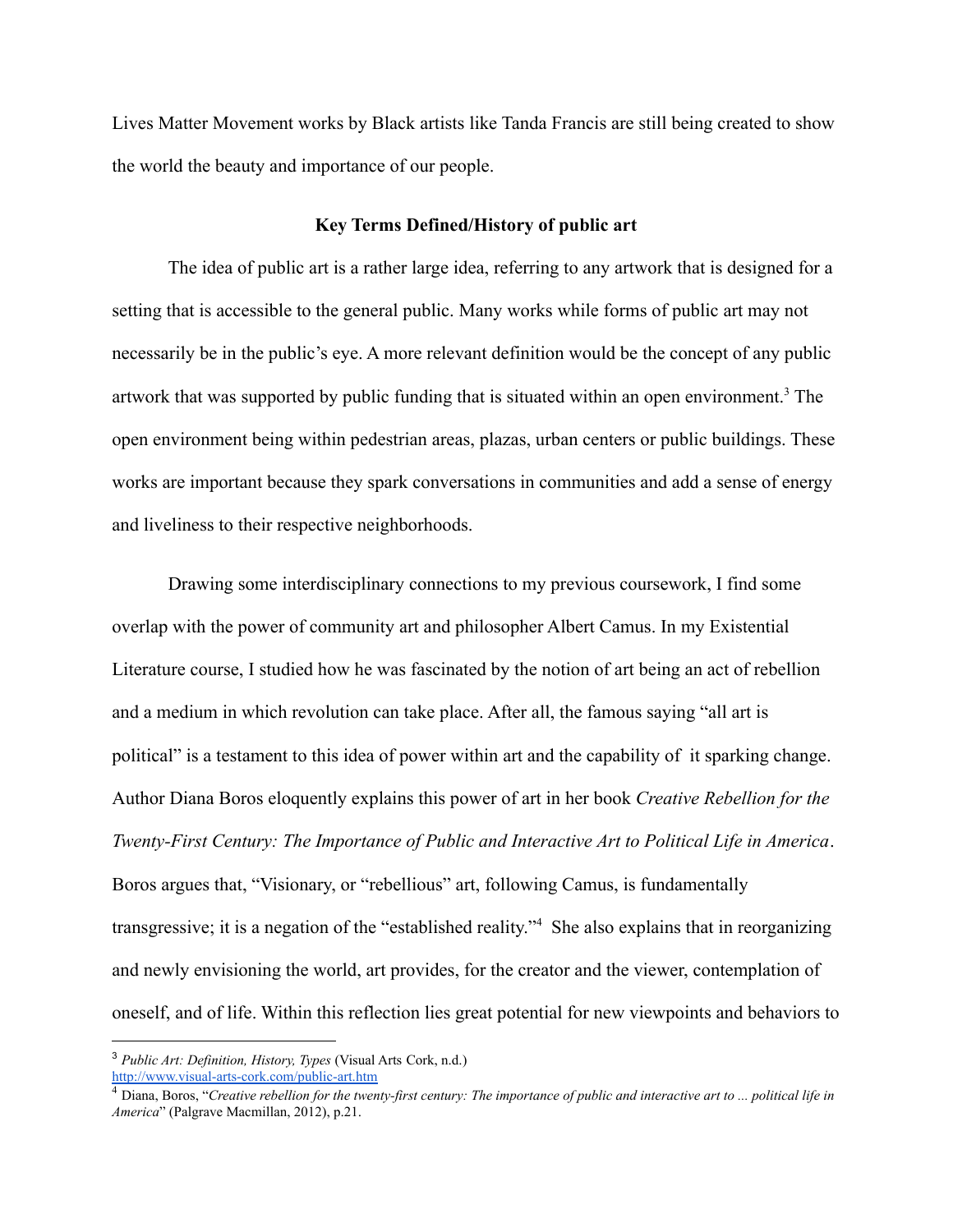form within the self that challenge accepted ideas and create new possibilities." <sup>5</sup> To connect this to my definition of public art, I see this idea of envisioning the world and its tendency to create moments of reflection intriguing. Boros does a great job showcasing that the mere exposure to public art in our communities has an intrinsic power.

While I do think all art has power... I find that public art is in its own arena. Being that the works are located within our everyday (plazas, buildings, and pedestrian areas) versus the "traditional" (indoor museum) they offer greater accessibility. Furthermore, when one engages with a mural for instance on a wall in their community there is a stronger connection. It is almost more tangible in that the ideas explored in the work could become a reality in our everyday lives. If a depiction of the themes are already laid out in one's community the only next step is to begin to make those depictions a reality. This idea is something I believe to be the central theme in many of the works created by the artists I analyze. While some may be attempting to spark conversations on super dense questions of lack of representation from the foundation of this nation others just want to shine a light on the beauty of Blackness to inspire the youth. Within this spectrum of purpose there is a fundamental power of public art by Black artists in sparking reflection and especially questions of representation. Another aspect that makes public art powerful is its sheer size. Many of the works I will be discussing, simply cannot be ignored. While someone's privilege may afford them the opportunity to ignore the struggle's another person faces, a sculpture that is 27 feet high by 16 feet wide will force someone to engage. This massive size is what makes public art so powerful. It quite literally inserts itself into the everyday life of an individual, despite their beliefs or background. Conversely an art gallery where someone would have to actively go out of their way to see the art. I am so interested in

<sup>5</sup> Boros, *Creative rebellion,* p.156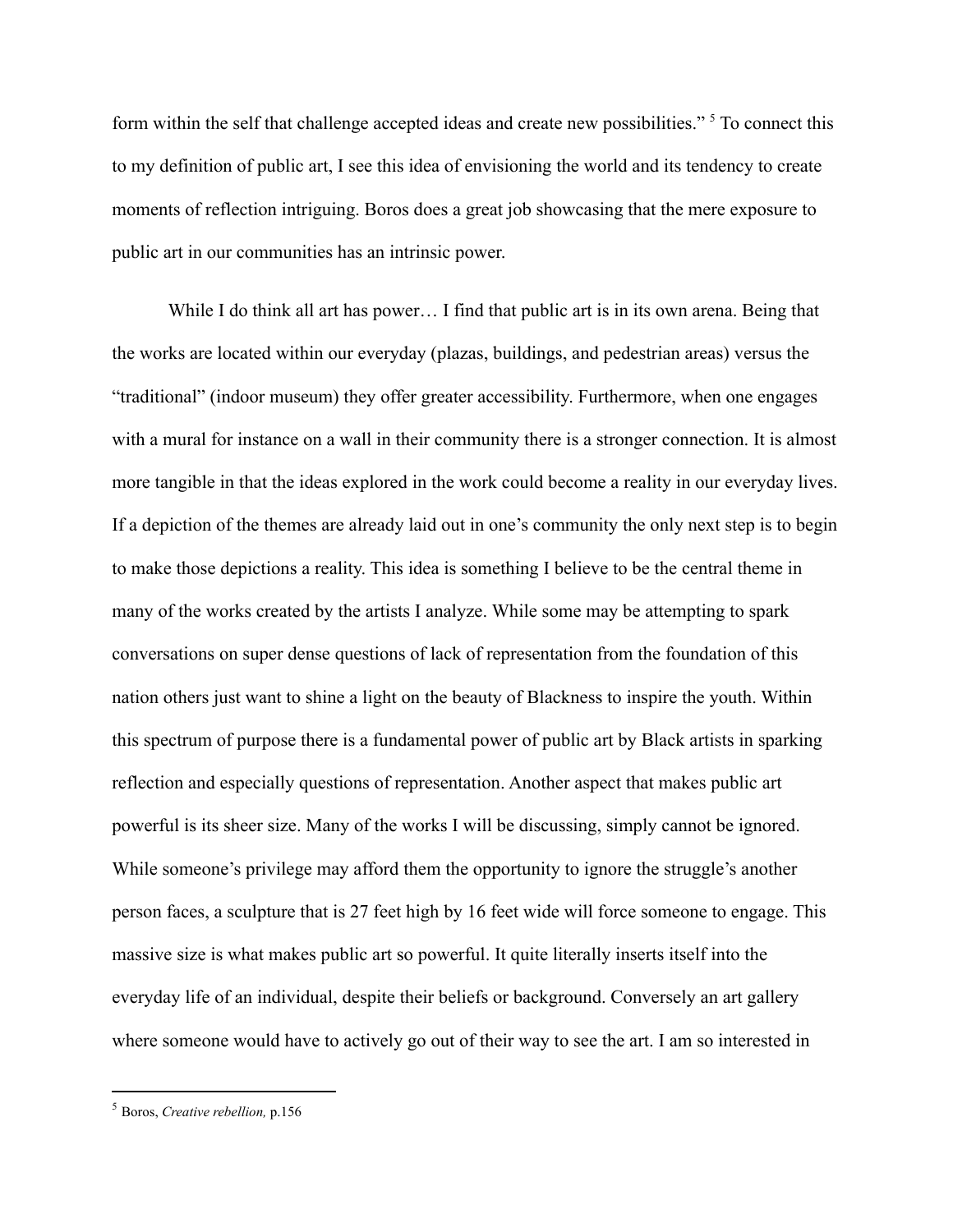public art because of this difference. When I think of representation in the art world and what medium can inspire change in communities most successfully I am led to public art.

Glancing through the long history of public art there are five key styles of public art that stand out. Political art, land-based art, architecture, graffiti/street art, and public art museums. From the BCE era public art has been closely associated with countless communities. One key example being in Ancient Greece architecture like the Parthenon and the countless cathedrals filled with elaborate mosaics. Transitioning to the 20th century public art continued to be used in religious contexts but it also developed into a political means. These works were utilized during war time as a form of propaganda for different countries. Examples ranging from Germany, Mexico and even major U.S. cities like New York and Los Angeles.<sup>6</sup> One example of propaganda based art stems from socialist realism. In short this type of communist art was meant to paint an ideal society that the masses would subscribe to as an ultimate goal. This style started in 1922 and ran its course to the late 1980's in the Soviet Union. It was meant to illustrate the archetype of the perfect [working soviet man.](https://artincontext.org/wp-content/uploads/2021/08/Soviet-Realism.jpg) It was portrayed in a hyper-realistic style to make that distinction of reality across mediums such as [posters](https://artincontext.org/wp-content/uploads/2021/08/Socialist-Realism-Art.jpg), photographs, and sculptures. Most importantly, the socialist realism was used to communicate messages between rulers and the ruled. <sup>7</sup> This is one of many examples of how public art can be exceptionally powerful in shaping beliefs for the masses. I give this example to show the impact public art can have on society, whether that impact be for the better or the worst. Ultimately the term public art serves more as an umbrella term rather than a specified stagnant form.

<sup>6</sup> *Public Art,* (Visual Arts Cork, n.d.)

<sup>7</sup> *Socialist Realism: The History of the Communist Art Movement* (Art In Context, 2021.) <https://artincontext.org/socialist-realism/>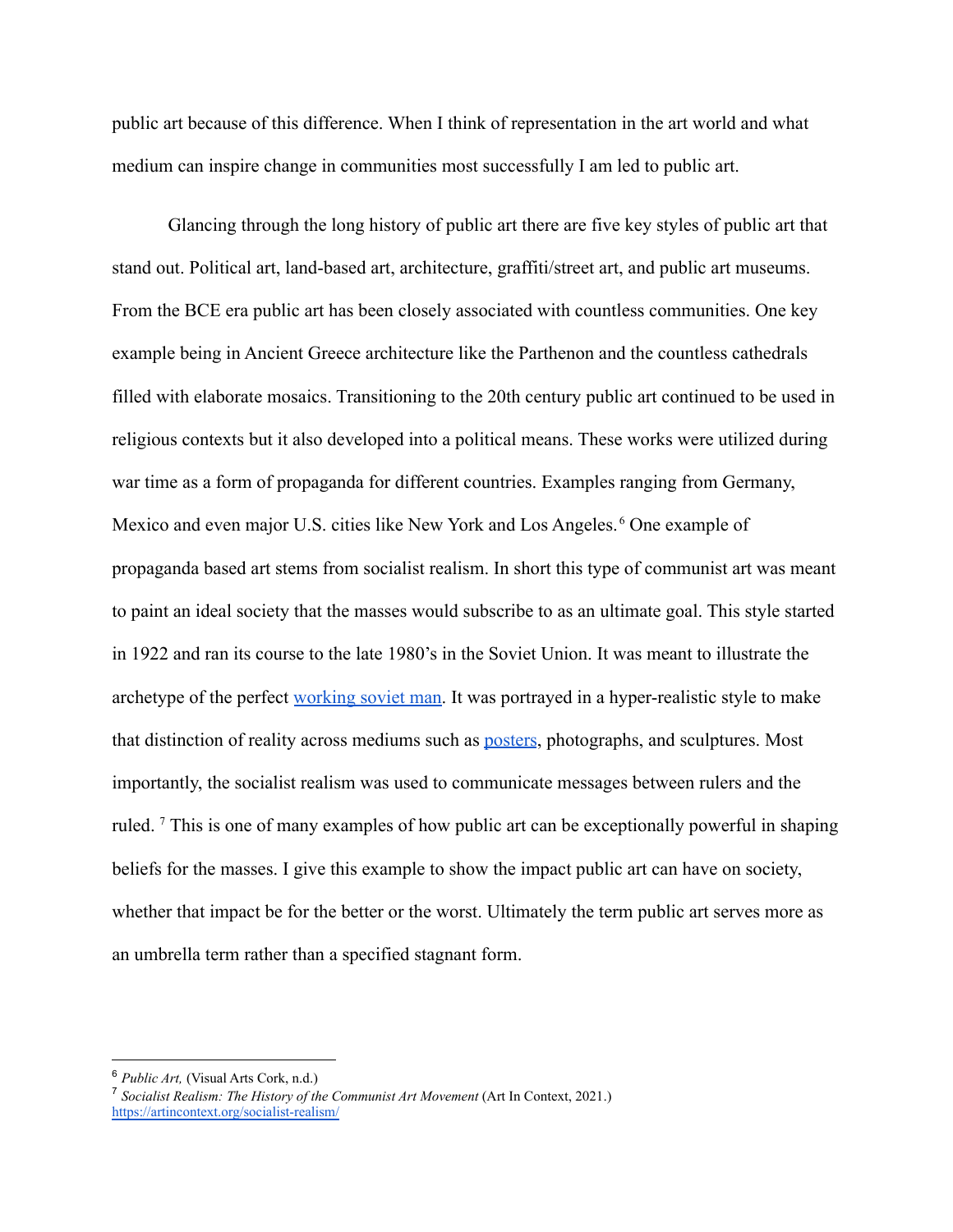For the purpose of this project only public art created by Black artists in the United States will be highlighted. Throughout my research studies I have been interested in exploring artists who actually look like me and create art for my people. Often the works I discussed in my personal background were created by either famous artists or white creatives. However, I believe that lack of diversity neglects the very communities that are so closely tied to art. After all, the great Romare Bearden proclaimed, "Black art has always existed. It just hasn't been looked for in the right places."<sup>8</sup> That notion reveals the importance of not only the creation of Black art representative of diverse neighborhoods but also the need for proper representation institutionally not just in our own communities. That mural of a Black boy or girl on a wall in a little kids neighborhood could be the spark that leads them to pursuing a creative career or trying a new artform theirselves. That is the beauty of public art: it can embody a large political message while also just providing a light for those who experience its presence.

Within my research on public art created by Black artists a couple of works will be analyzed from each decade ranging from 1980-2020. These highlighted works will be strictly sculptures and murals. I have selected sculptures due to their increased popularity over the last few decades and their significance to many of the artists I study. Historically sculptures are the epitome of representation and power from the dawn of time. Look at any great ruler or figure of any era and more than likely to depict their importance there was some form of sculpture created to honor them. A lot of the works I am analyzing are meant to show the importance of Black people through sculpture. Being that representation is exactly what I have yearned for in my own experiences, it is only fitting that I focus on that specific medium of public art. On the other hand I have selected murals for two main reasons: they are strongly tied to their respective

<sup>8</sup> Romare Bearden (The Art Story, n.d.) <https://www.theartstory.org/artist/bearden-romare/>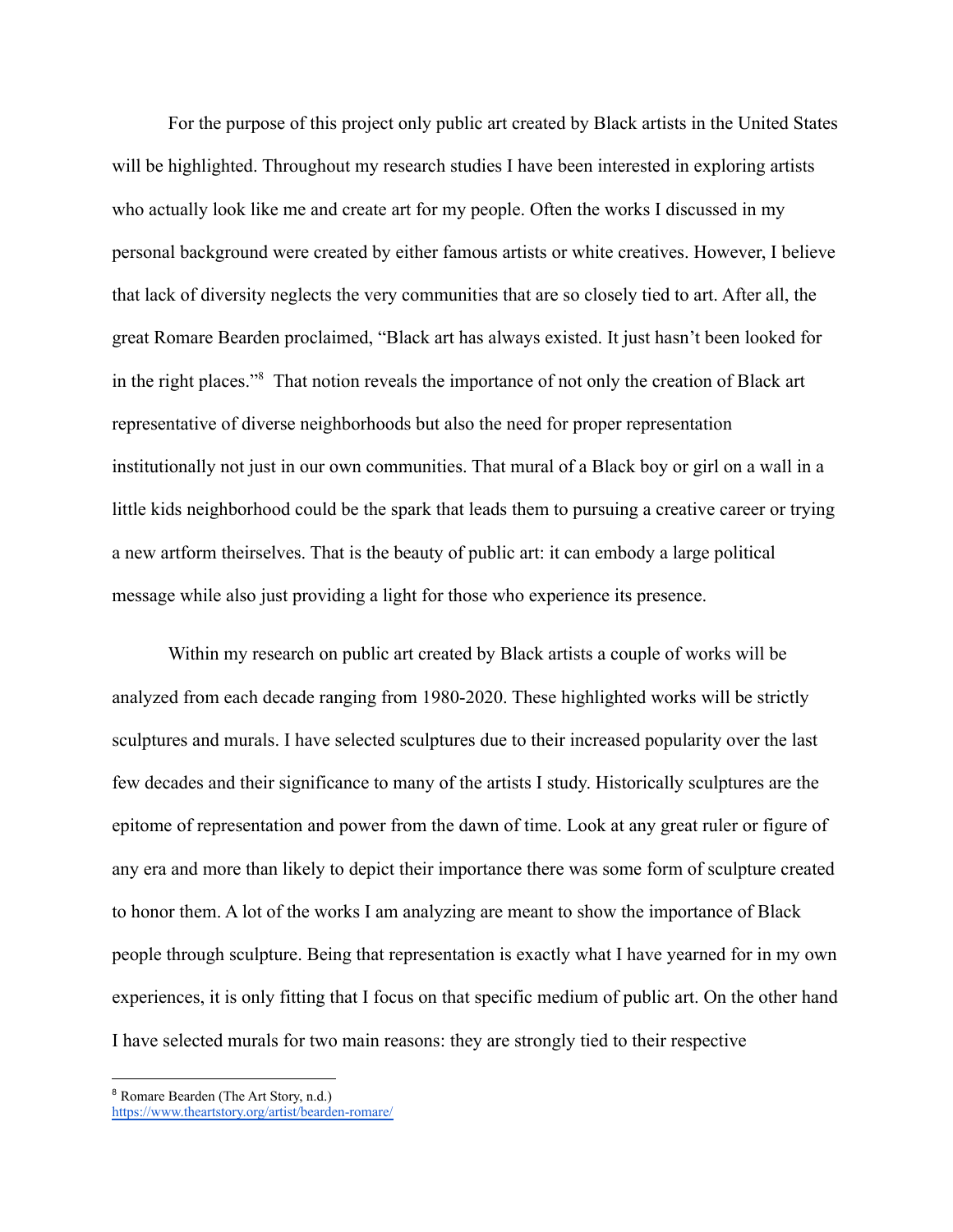communities and two they can help me learn about smaller name artists. Typically murals that I have studied are meant to represent the communities they are located within. Going a step further the artists who are commissioned to create murals have ties to either the specific community or the messages being conveyed. A major goal of my research is to have a variety of well-known and lesser-known artists. By selecting sculptures and murals out of the various forms of public art I am able to successfully accomplish this goal and interest.

In order to be fully transparent in my experience, my interactions with all of these public art examples will be from a digital perspective. There are some major differences in interacting with public art through a screen versus in-person face-to-face. Online I have the advantage of seeing the tiny details of these massive sculptures and murals. Conversely, these works are meant to be witnessed in person to get the full experience. I remember taking pictures in front of murals like William Puckett's *NoDa* Mural in high school and being in awe at their size. There is a certain weight of importance and curiosity that accompanies public art in person that cannot be replicated through a screen. However, I will argue that seeing public art sculptures and murals online lets one see the entirety of the work and then go into detail next. In-person, the inverse is true as typically one will focus on one small detail and then have to back up to truly embrace the entirety of the work. While there are pros and cons to each viewing experience, it is important to consider how this impacts my analysis of each example.

Jumping into my analysis process of each specific artist I want to acknowledge there is a difference in information available on well-known versus lesser-known artists. Take for instance an artist who is commissioned to make a sculpture that is 30-foot-tall versus an artist commissioned to create a mural on a small 10-foot-tall wall. The artist of the sculpture will more than likely have tons of research that have been done on their upbringing and art. Yet, the mural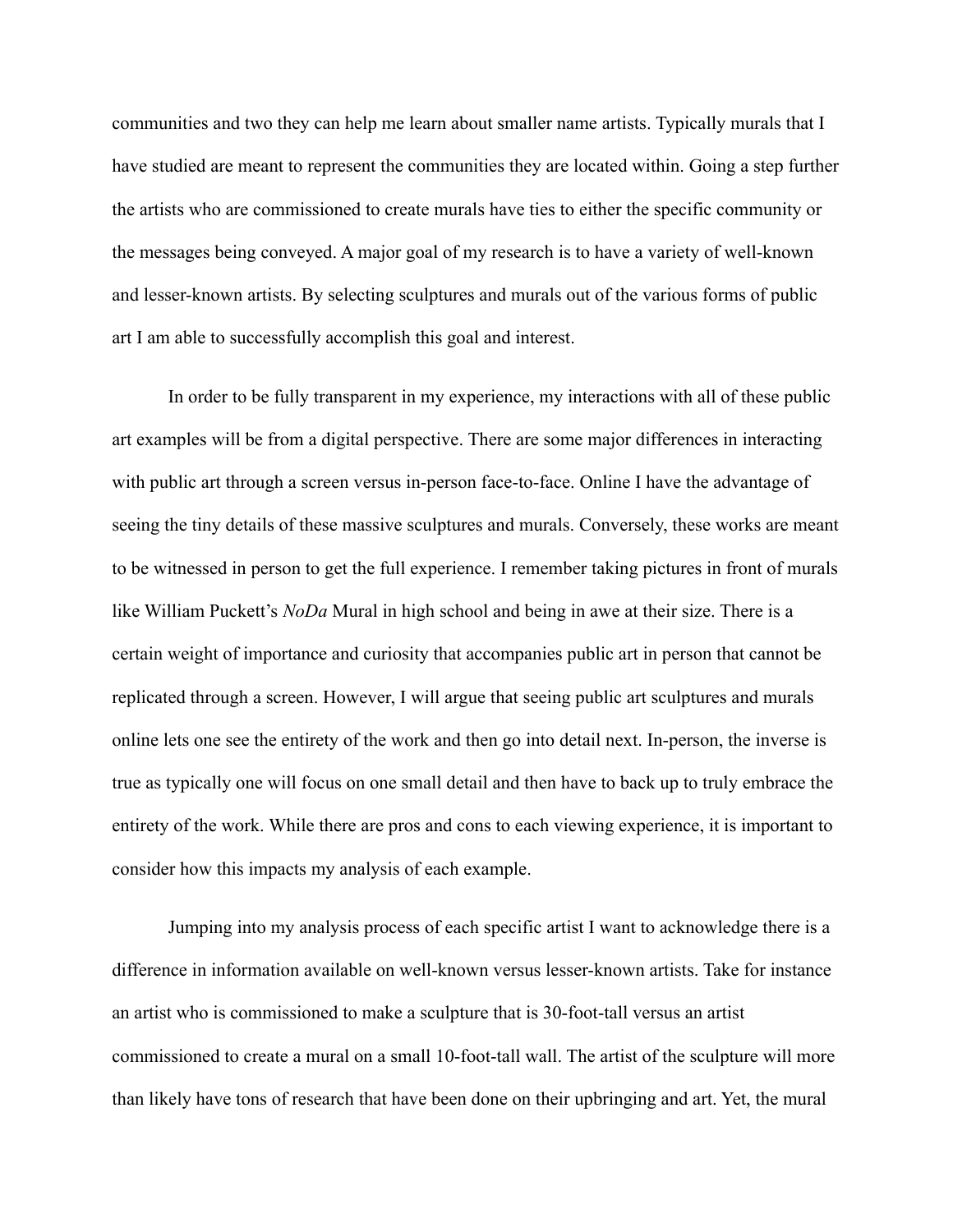artist will have a fraction of that same research regarding their biography. Being aware of this stark difference I plan on making up for that lack of research through inquiry. For lesser-known artists, I can act as though I am interviewing them and really utilize my visual analysis skills to look for meanings. I believe this is the beauty of having a variety of artists, it affords me the opportunity to honor artists who might not receive the same recognition as big names and also take different approaches.

What intrigues me about this difference in the historical records is the significance of a lack of information on Black artists who are creating change in their communities. Oftentimes the most well-known Black artists are constantly put on display as a form of tokenism. Whereas the lesser-known artists are not paid as much attention because they might not bring in the money that many institutions are craving. When I think of an increase in diversity and representation on a large scale, I always first consider why is this taking place, is it coming from a genuine or more of a manipulative place. Knowing this I plan on being cognizant of how I approach my discussion of artists of varying calibers. Starting off the list, it is only right that I start out with a fellow queen city native, Mr. Romare Bearden.

## **1980s**

#### **Romare Bearden Background**

Romare Bearden's upbringing is perhaps the most unique of the artists in my research. He was born in Charlotte, North Carolina in 1911 to a family full of activists and artists. His father was a pianist and his mother was an activist. Two of his grandfathers painted and drew in their free time as well. However, Bearden's family's success was impacted by the South's racism and Jim Crow Laws. The three were forced to migrate up North like many other Black families at the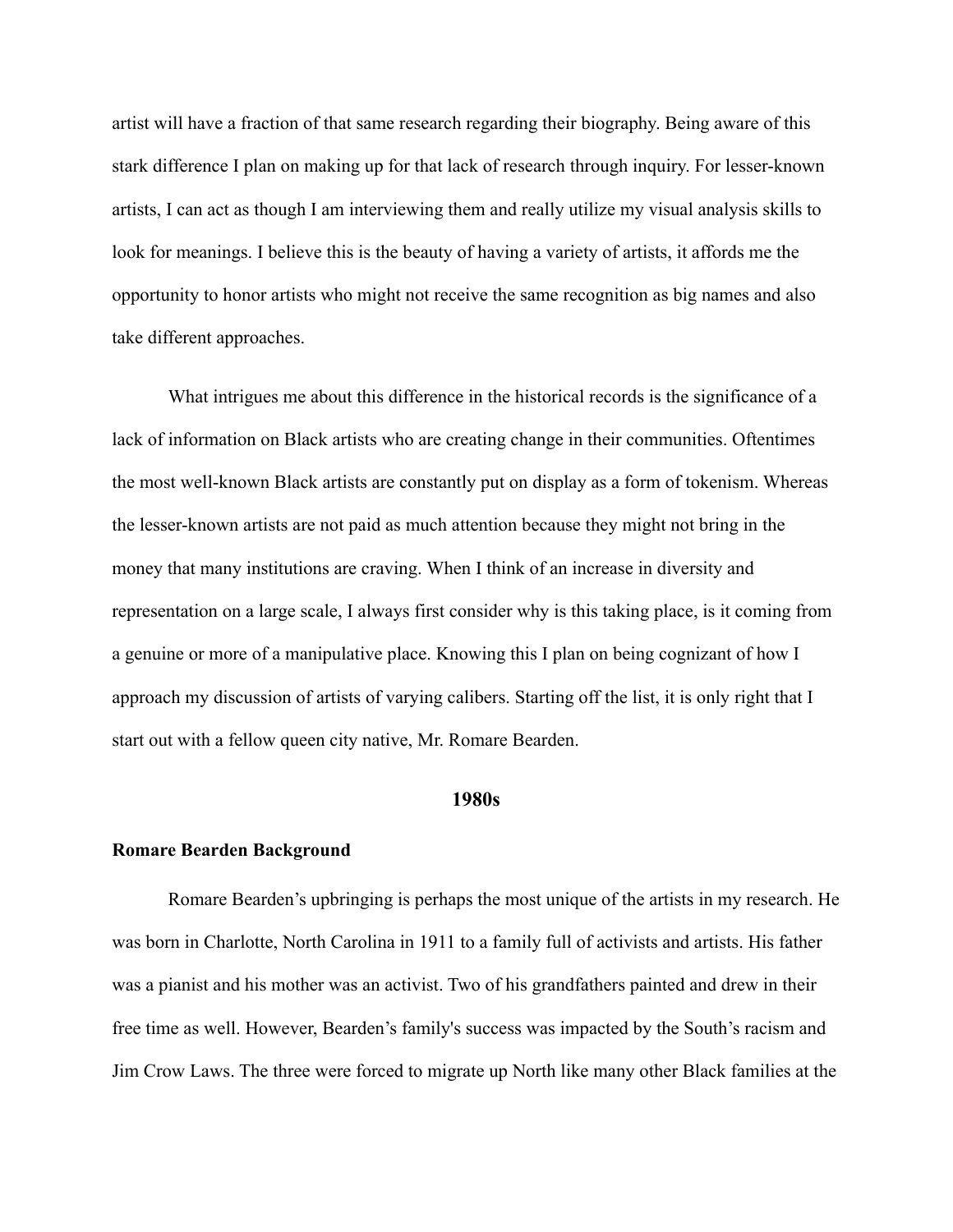time. In 1914, they decided to touch down in New York City. When they arrived his father worked as a sanitation inspector and his mother became a newspaper correspondent for the *Chicago Defender*. His mother was also the first president of the Negro Women's Democratic Association. Most notably, their household became a hub for artists and activists of the Harlem Renaissance. Poet Countee Collen, actor, and activist Paul Robeson plus musician Duke Ellington who just so happened to be Bearden's cousin. His grandmother would have him visit her in Pittsburgh over the summers. At her boarding house, Bearden would listen to the steel mill workers' stories for hours and he would eventually use these as inspiration for his later works.

Moving on to his early adolescence Bearden's family moved to Pittsburgh. After high school, he decided to play semiprofessional baseball in the Negro Leagues in Boston. Eventually, he attended Lincoln University (the first HBCU in the United States) and became involved in art where he was a cartoonist. He ended up transferring to Boston University for a bit and then went to New York University. Being the unpredictable artist he is, he transferred again to Columbia University where he studied mathematics. During his college years, he earned his money as a political cartoonist for Black publications like W.E.B. DuBois' *The Crisis*. Before graduating he was drafted into the Army where he served for three years. Once he returned, he became a caseworker for the NYC Department of Services until he could afford to become a full-time artist with his wife.

Bearden's early artwork revolved around characteristics of Abstract Expressionism and collage. His career really took off in the mid to late 1940s. His *The Passion of Christ* (1945) series was exhibited at the famous Samuel Kootz Gallery in New York City. That same year The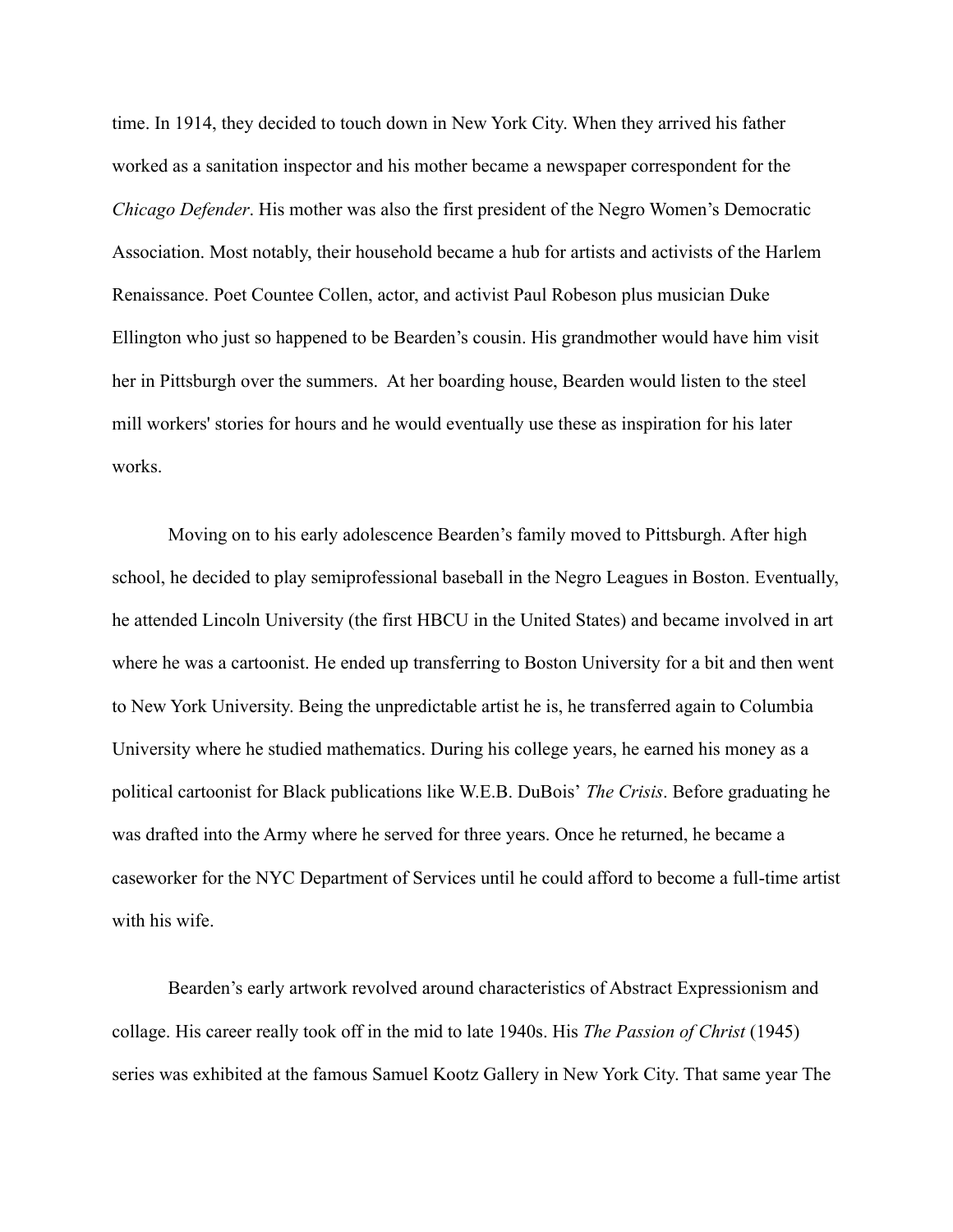Museum of Modern Art bought his *He is Arisen* (1945) painting from that same series. Two years later, Bearden was one of four Black artists to be selected for an exhibition in Manhattan blue-chip galleries. In 1948, etched himself in history as one of the most notable American modernists as he exhibited multiple works at the Whitney Museum of American Art. Continuing along with the story of the most interesting artist, Bearden moved to Paris to study art history and philosophy at Sorbonne. While there for two years he connected with Pablo Picasso and even philosopher Jean-Paul Sartre. After he came back to New York, he focused on music creation and even created a few Jazz tunes.

Following his time in music his return to the artworld was challenging as the Kootz gallery removed Bearden due to his works not fitting their mold of contemporary abstraction. He worked even harder on his craft, founding the Spiral Group in 1962 and forming the Cinque Gallery of New York in late 1969. The move to form Cinque Gallery alongside Ernest Crichlow and Norman Lewis was in opposition to the Metropolitan Museum of Art's *Harlem on My Mind* (1969) exhibition which rejected Black artists from being involved. Cinque only incorporated work made by Black artists. Moving into the 1970s Bearden and his wife spent a lot of time in the Caribbean at St.Martin island. While relaxing after decades of hard work Bearden continued to stretch his skills by working on costume design for his wife's dance shows and even infusing Caribbean culture into his collages. The end of his career was filled with recognition and accolades. He was awarded the President's National Medal of the Arts in 1987 and given honors by the National Urban League and the NAACP.<sup>9</sup>

The reason I have spent so much time outlining Bearden's upbringing is because it gives insight into the meanings within his artworks and how he set the tone for so many Black artists,

<sup>&</sup>lt;sup>9</sup> Bearden (The Art Story)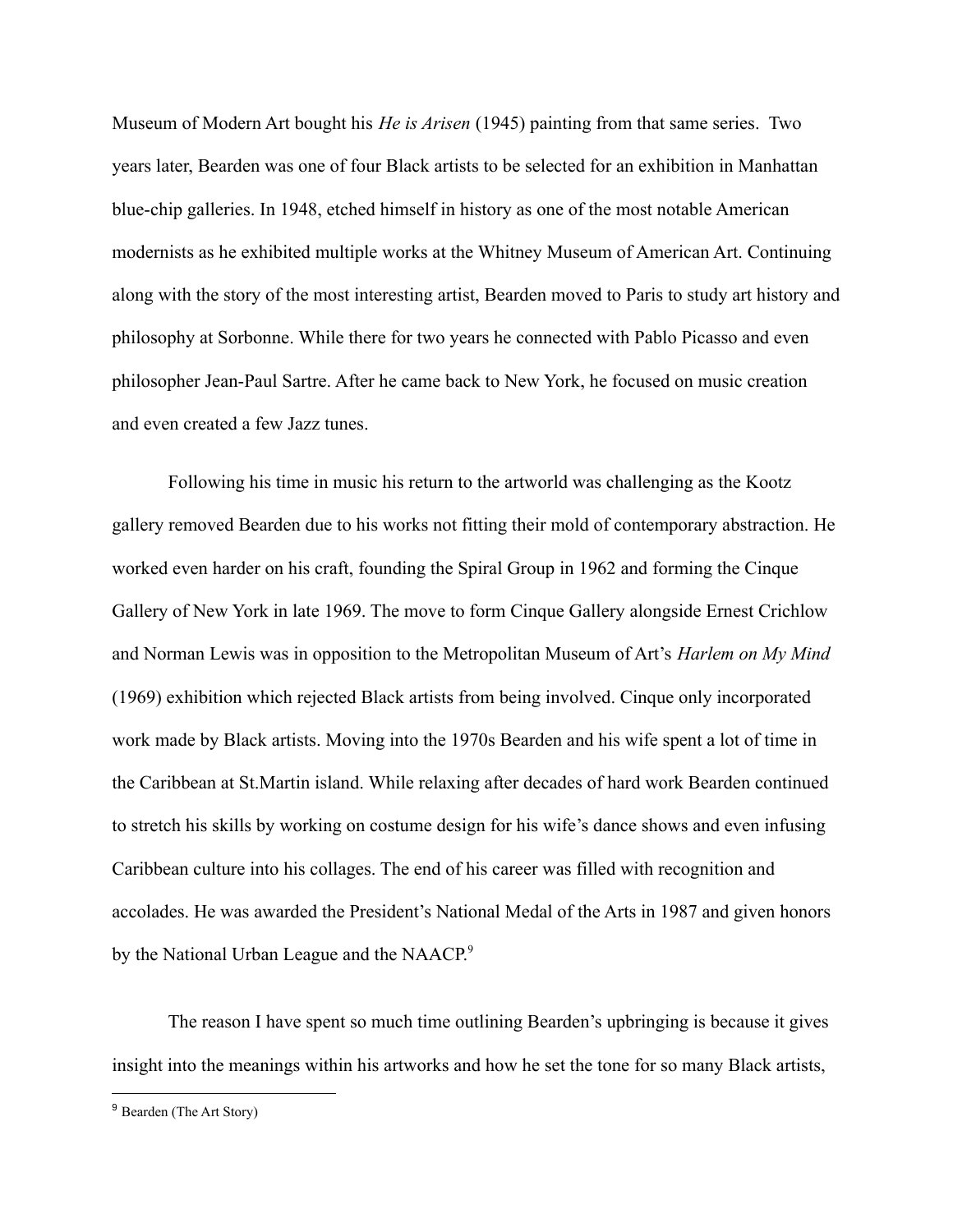as he spent so much of his time advocating for upcoming Black artists. He utilized collage to express his experience as a Black man and all of the locations he lived in from the South, North, and even abroad. I find his story to be truly inspirational and touching. When I was 13, I would visit [Romare Bearden park](https://theclio.com/entry/123186) in the heart of Charlotte, North Carolina and just take in the skyline and art for hours. Now studying his work on my own agenda I feel like it's a full circle moment.

## *Pittsburgh Recollections* **(1984)**

Out of all of the works I could have selected by Bearden I decided to choose *[Pittsburgh](http://3.bp.blogspot.com/-v3SrBy36KLI/ULDwETPGP1I/AAAAAAAAAWU/fKw1U06jnSc/s1600/mural-pittsburgh-subway-t-station-gateway-center-recollections-romare-bearden.jpg) [Recollections](http://3.bp.blogspot.com/-v3SrBy36KLI/ULDwETPGP1I/AAAAAAAAAWU/fKw1U06jnSc/s1600/mural-pittsburgh-subway-t-station-gateway-center-recollections-romare-bearden.jpg)* because the mural has a fascinating story of demolition and reassembly. The story is unique in that many of the murals I have selected for this project are either covered up or destroyed. Whereas this particular tile mural had to be completely removed and relocated under a strict time crunch. The mural itself is 13 foot high by 60 feet wide and features 780 ceramic tiles (12 inches by 12 inches) combined to create a collage of scenes honoring Pittsburgh and the memories Bearden associated with the city.<sup>10</sup> At first glance, I notice soldiers, steel-mill workers, and a lot of machines. Further research led me to realize that the mural is a chronological story from left to right. The soldiers and houses on the left side of the mural are connected to the early settlers of Pittsburgh. Slide over to the middle and there is an emphasis on water and steamboats with barges as it's the merging point of two large channels. Pittsburgh played a major role in the steamboat industry's history. I dug deeper into this history and found out that, "By the 1830s, nearly 40 percent of the nation's steamboats were being manufactured in Western Pennsylvania, using locally-produced wood, iron, glass and paint.<sup>11</sup> Bearden does a wonderful job of using the

<sup>10</sup> *Saving Romare Bearden's Pittsburgh Recollections* (McKay Lodge Laboratory Fine Art Conservation, 2019) <https://mckaylodge.com/saving-beardens-pittsburgh-recollections/>

<sup>11</sup> *Pittsburgh's Time as a Steamboat City* (Rivers of Steel, 2020) <https://riversofsteel.com/steamboats/>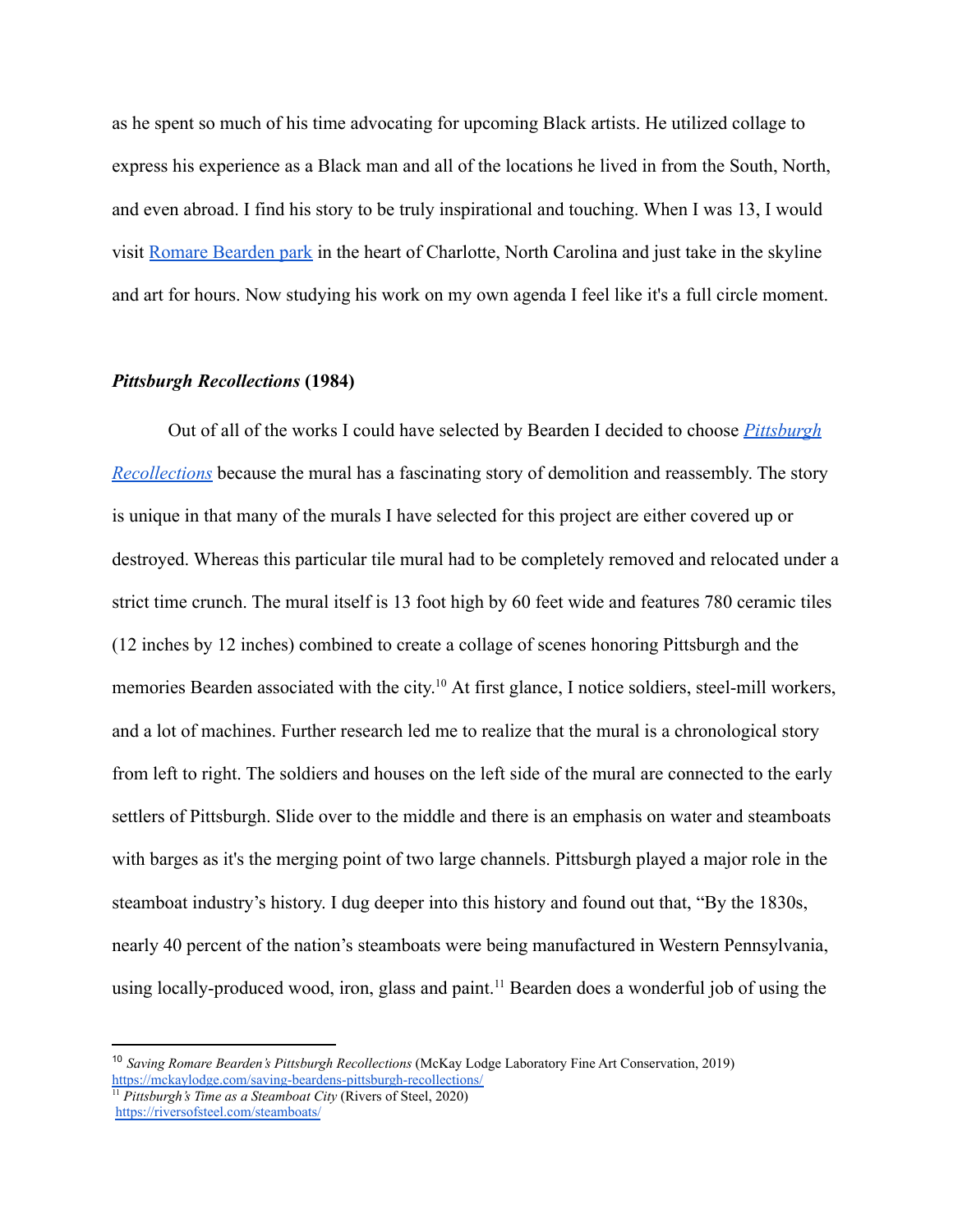water and steamboats to not only tie the city's history together but also to add a sense of movement and life to the mural.

Moving to the right portion of the mural there is an emphasis on steel-mill workers. Pittsburgh being coined the Steel City explains why the steel industry portion of the mural is so large. Bearden also uses this moment to highlight the detrimental aspects of the steel industry. The mill life was arduous and dangerous work. Many workers did not make it past 40 years old and some started working as children. The workers were also given terrible pay and many of whom were immigrants and migrants.There was a racial hierarchy that relegated Black workers to the worst and most dangerous jobs.<sup>12</sup> I would love to know if Bearden has any symbolism that connects to these not so bright aspects of the steel industry's history in the mural. Just knowing his attention to detail and background in activism I would be surprised that he did not include some type of social commentary in this imagery. Overall this massive mural tells the story of Pittsburgh in a unique way that is accessible to a wide variety of audiences.

The content explored below is from McKay Lodge Conservation's "Saving Romare Bearden's Pittsburgh Recollections" [documentary project.](https://youtu.be/-xDmOd986wE)<sup>13</sup> The importance of this work was shown in how much dedication the fine art conservation group put into its deconstruction and reconstruction in 2009. Due to the original Gateway Center light-rail transit station being expanded the piece had to be removed and under a strict time constraint. The work was valued at \$15,000,000 making the two month removal job that much more important.<sup>14</sup> In November and December conservators and cutters worked 10 hour shifts seven days a week to complete the

<sup>12</sup> Nicole Sivens, *10 Brutal Facts About How Horrible Life Was In The Pittsburgh Steel Mills* (Ranker, 2021) <https://www.ranker.com/list/life-in-steel-producing-pittsburgh/nicole-sivens>

<sup>13</sup> *Saving Romare Bearden's Pittsburgh Recollections* (McKay Lodge, n.d.)

<sup>14</sup> *Saving Romare Bearden's Pittsburgh Recollections* (McKay Lodge, n.d.)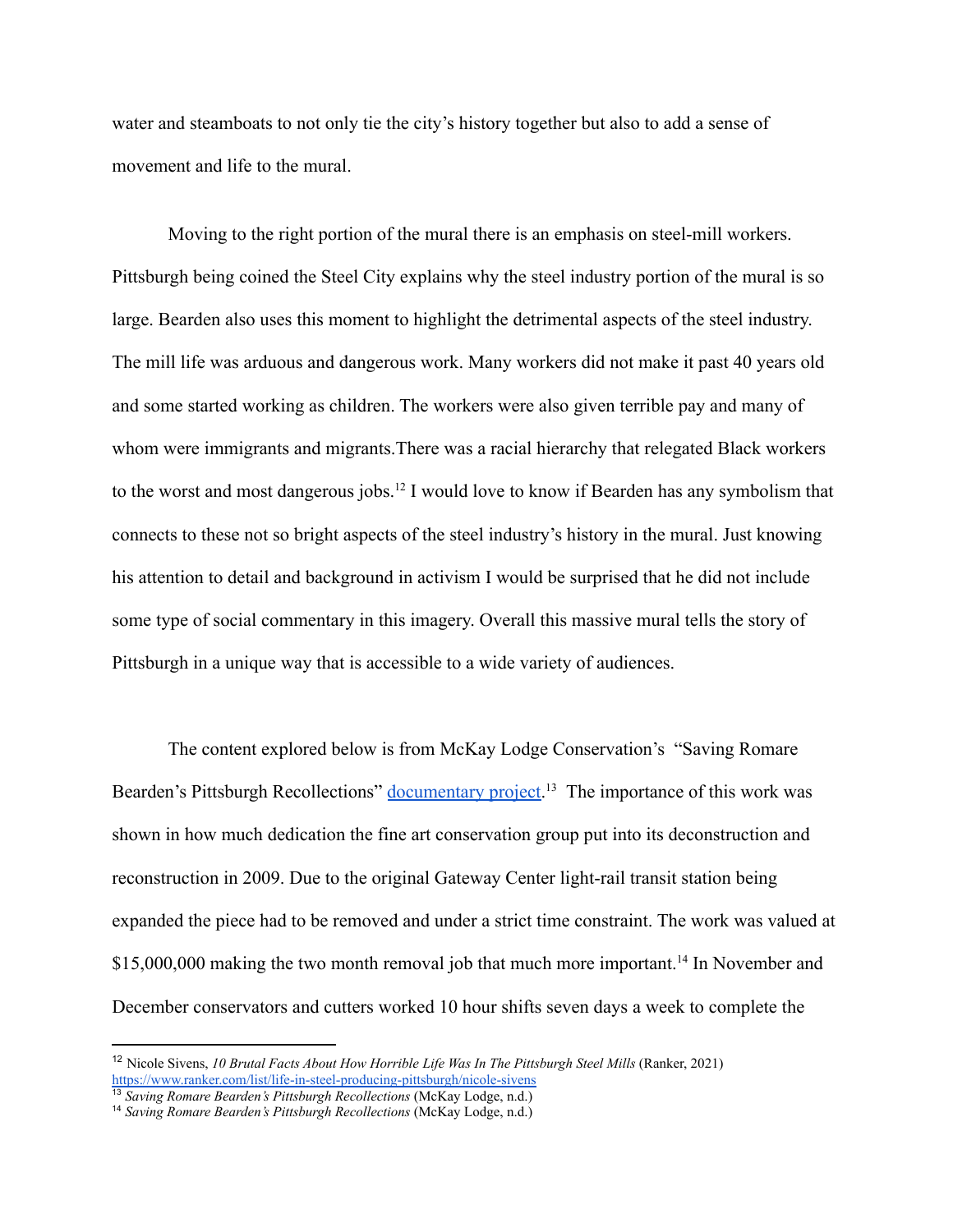massive project. The project required a \$60,000 custom concrete saw to be created to properly remove 5-7 tiles a day.<sup>15</sup> I find this story to be so intriguing because it speaks to the unpredictability of public art and its importance of place. Romare Bearden probably would never have imagined after his passing that one of his massive murals would be completely deconstructed piece by piece, relocated and reassembled in under 2 months.

# Questions/Points of Reflection:

- What is the importance of collage as a mechanism for story-telling?
- Is this work meant to be read left to right? If read inversely, how might this change its meaning?
- Size comparison of People vs Steamboats. Intentional to stress the importance of the people in shaping Pittsburgh?
- What years would this work represent? Or is the goal to depict the energy of Pittsburgh and its people as a timeless memento?
- Did Bearden use bright colors and simple imagery to represent a child-like nature almost like his summers spent with his grandmother?
- How might the average person interpret this piece when they were walking by in the train station? Would they have to physically stop to gather enough information?
- What does this mural do for the Pittsburgh community and specifically this train station?

## **Roderick Sykes Background**

Roderick Sykes is a painter and avid community organizer originally from St.Louis,

Missouri. He is the co-founder of the  $501(c)(3)$  non-profit [St. Elmo Village](https://youtu.be/sWaTYOpw2Ag), a creative

*<sup>15</sup> Saving Romare Bearden's Pittsburgh Recollections* (McKay Lodge, n.d.)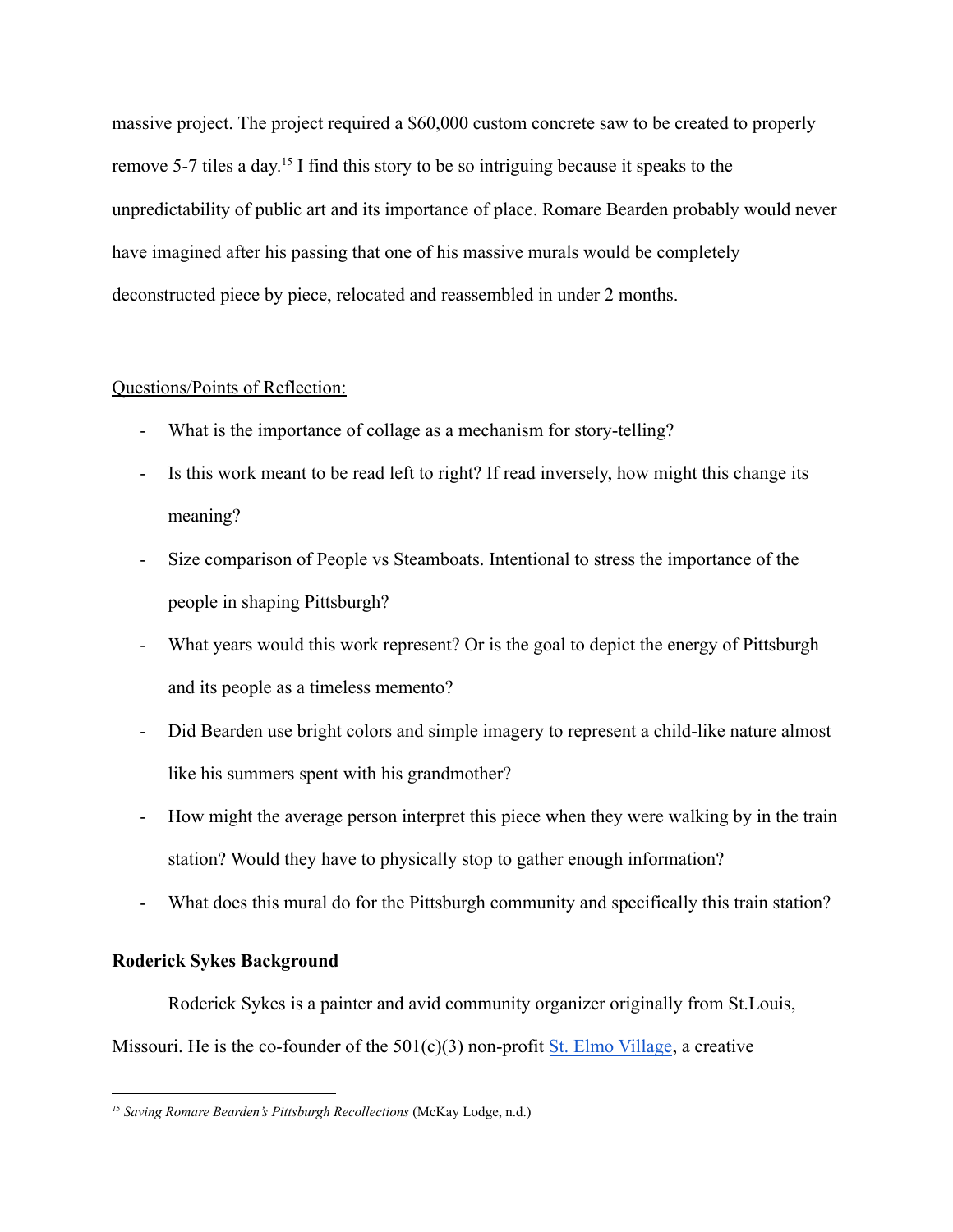community center located in Los Angeles, California. The ultimate goal of his non-profit is to empower the youth to explore and develop their creativity plus aid adults in rediscovering their creative spirits.<sup>16</sup> To accomplish this the organization provides workshops that teach skill sets across a variety of artistic mediums ranging from drawing, painting, and even graphic design and photography. Sykes was a firm believer in using art to create social change in his community. Throughout his early career he created countless public art commissions across Los Angeles.<sup>17</sup> What I find so inspiring about his work is his commitment to sparking creativity in the minds of the youth.

## *Literacy* **by Roderick Sykes (1989)**

Roderick Sykes was commissioned to create the Neighborhood Pride *[Literacy](https://sparcinla.org/wp-content/uploads/2013/06/003_literacy.jpg)* (1989) mural on the Los Angeles Unified School District maintenance building located on Pico Boulevard. On the mural there are faces of three boys: Leneon Guest (Black), James Anderson (Asian), and Carlos Rittner (Latino). It was meant to honor the ethnic diversity of Los Angeles as a whole. At large it celebrated the importance of literacy and community love through artistic expression. A fun fact the three boys depicted in the mural were a part of St. Elmo Village and actually helped create the mural alongside Sykes. The mural ended up disappearing around 2012. However, in 2015 *[Literacy](https://sparcinla.org/wp-content/uploads/2020/07/6-After-Roderick-Sykes-2-1536x1152.jpg)* was recreated with the help of his wife Jacqueline Sykes and placed on the exterior of the St. Elmo Village second floor. It was even signed by Roderick after its completion a few years before his passing.

Looking at this mural I am immediately hit with warm and rich tones of yellow, blue, red, and green. I think what is so striking about the piece is the hyperfocus on the three boys who are

<https://stelmovillage.org/who-we-are-2/>

<sup>16</sup> *Who We Are* (St Elmo Village, n.d.)

<sup>&</sup>lt;sup>17</sup> 14 Black Muralists In LA You Need To Know (Social and Public Art Resource Center, 2020) <https://sparcinla.org/14-black-muralists/>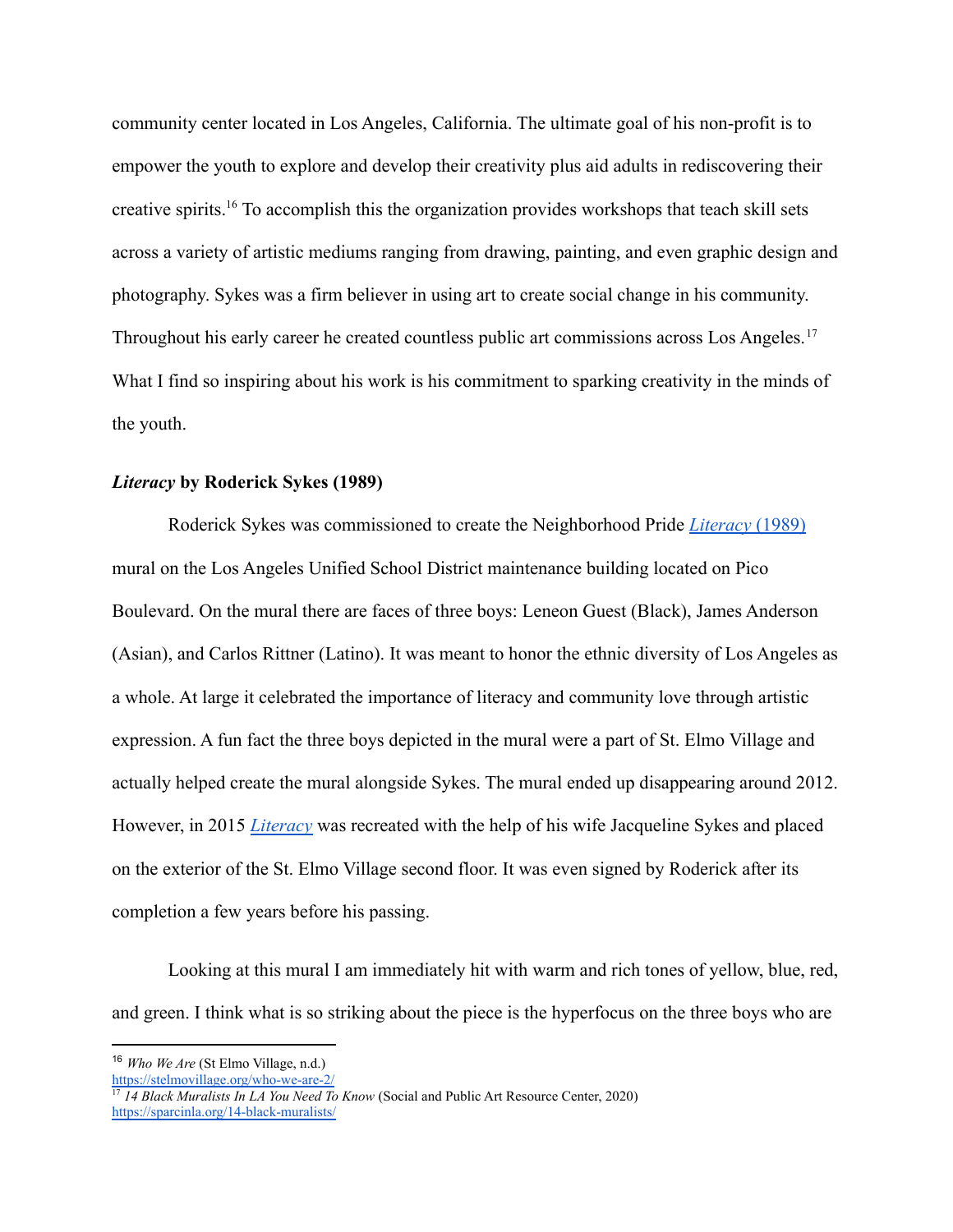directly matching the viewer's gaze. It shows the importance placed on children and the power that they have in our communities. Another cool feature is the fourth child Diondre Wilson who is head in a book with a basketball at his feet. I really love this mural because I am sure it inspired so many little kids to let their creative sides roam free. Furthermore, I think this piece does a great job of reminding us as adults of the importance of never losing that kid-like imagination inside of our souls. Fast forward to the disappearance of this mural it seems inevitable that a piece that encapsulates the mission of St. Elmo Village would ultimately end up attached to the actual building. Considering this evolution I think it is important to remember that public art may have to be hand removed like *Pittsburgh Recollections* or even recreated like *Literacy* but in the end, they just take on a new life. Plus, imagine how many people get to experience the mural for the first time during the recreation process at its new location.

## Questions/Points of Reflection (Interview format aimed toward Roderick Sykes):

- Mr. Sykes, do you happen to know what your students Leneon Guest, James Anderson, Carlos Rittner, and Diondre Wilson are up to nowadays?
- What are the core themes you think are most prominent in your *Literacy* mural?
- What did it feel like to sign the Literacy 2.0 if you will at the St. Elmo Village? To me it feels like the wall of St. Elmo Village is the perfect home for a mural that encapsulates the core mission of your non-profit.
- The new mural is elevated significantly now, was there a reason behind that decision outside of the practicality of it being harder to remove? It is almost like the next chapter, I can just picture little kids sitting on the grass and looking up at four role models who once were in the same shoes.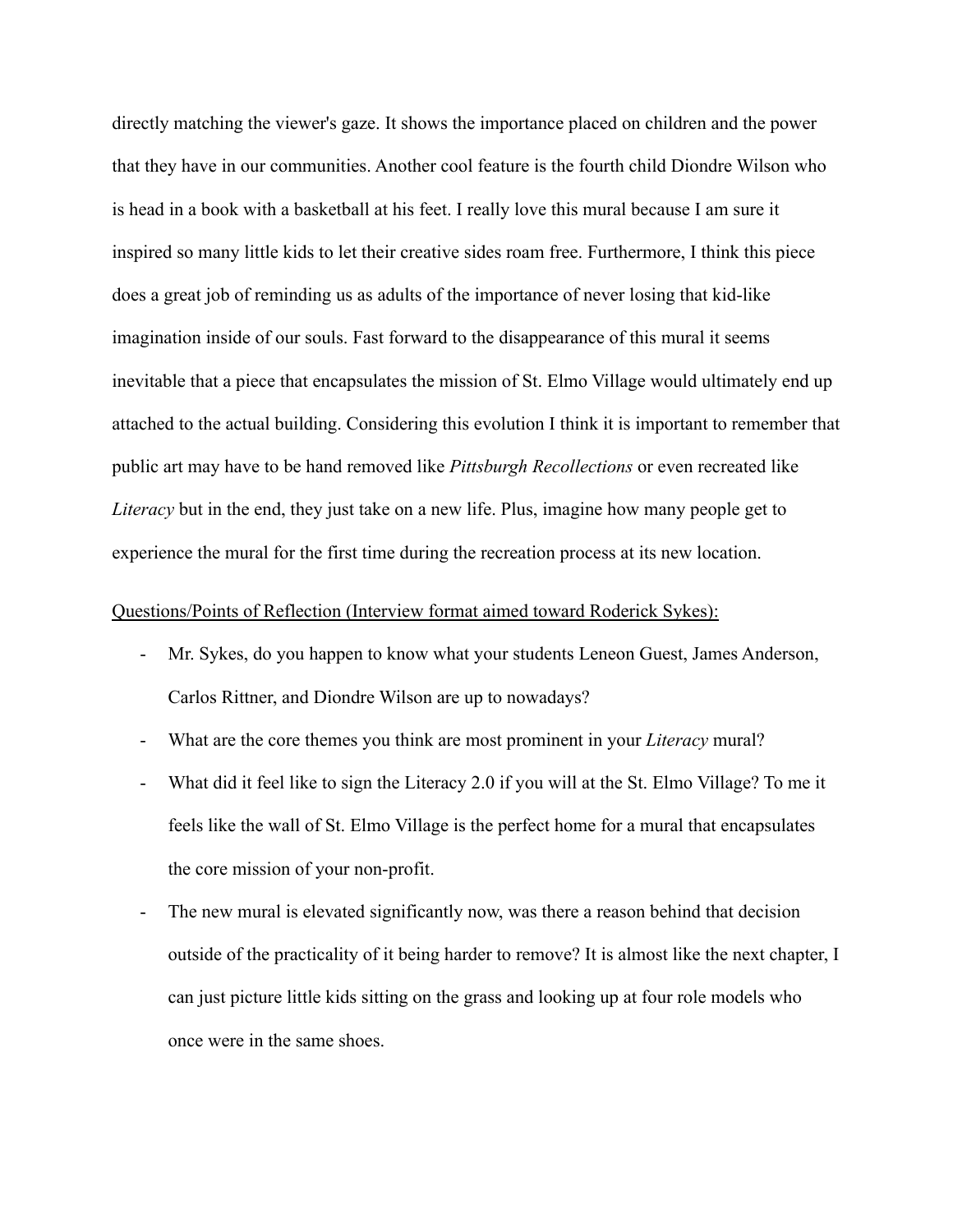- How do you see public art as a vehicle for enacting social change in our respective communities?
- What tips would you give an artist who is struggling to create?

#### **1990s**

## **Alice Patrick Background**

Muralist Alice Patrick was born in Los Angeles, California in 1948. Her education consists of degrees from both the Art Center College of Design in Pasadena and the Otis Art Institute in Los Angeles. She is noted as being the first Black woman to paint murals in the city by the City of Los Angeles. Patrick also served as an elementary school art teacher for some time. <sup>18</sup> At the core she was all about using art to inspire the youth. Patrick's most well known work is the community mural *Woman Do Get Weary But They Don't Give Up (1990)*. Later in her career, she started selling prints of civil rights activists and even opened her own gallery called Aliceland. Considering her impact I was surprised at how little I was able to find on her personal background. Another example of how a lot of the most influential artists are often not given as much recognition as they deserve.

## *Women Do Get Weary But They Don't Give Up* **by Alice Patrick (1990)**

*[Woman Do Get Weary But They Don't Give Up \(1990\)](https://sparcinla.org/wp-content/uploads/2020/07/DSC0320-1-1536x1017.jpg)* is a mural located at the National Council for Negro Women. The painting incorporates 9 influential Black women. The two pioneers Mary McLeod Bethune and Dorothy Height are the founders of the council. To their sides are anonymous women meant to represent the power of all women whether they be

<sup>18</sup> Profile: Alice Patrick (Black Art Story, 2020) <https://blackartstory.org/2020/09/07/profile-alice-patrick-1948/>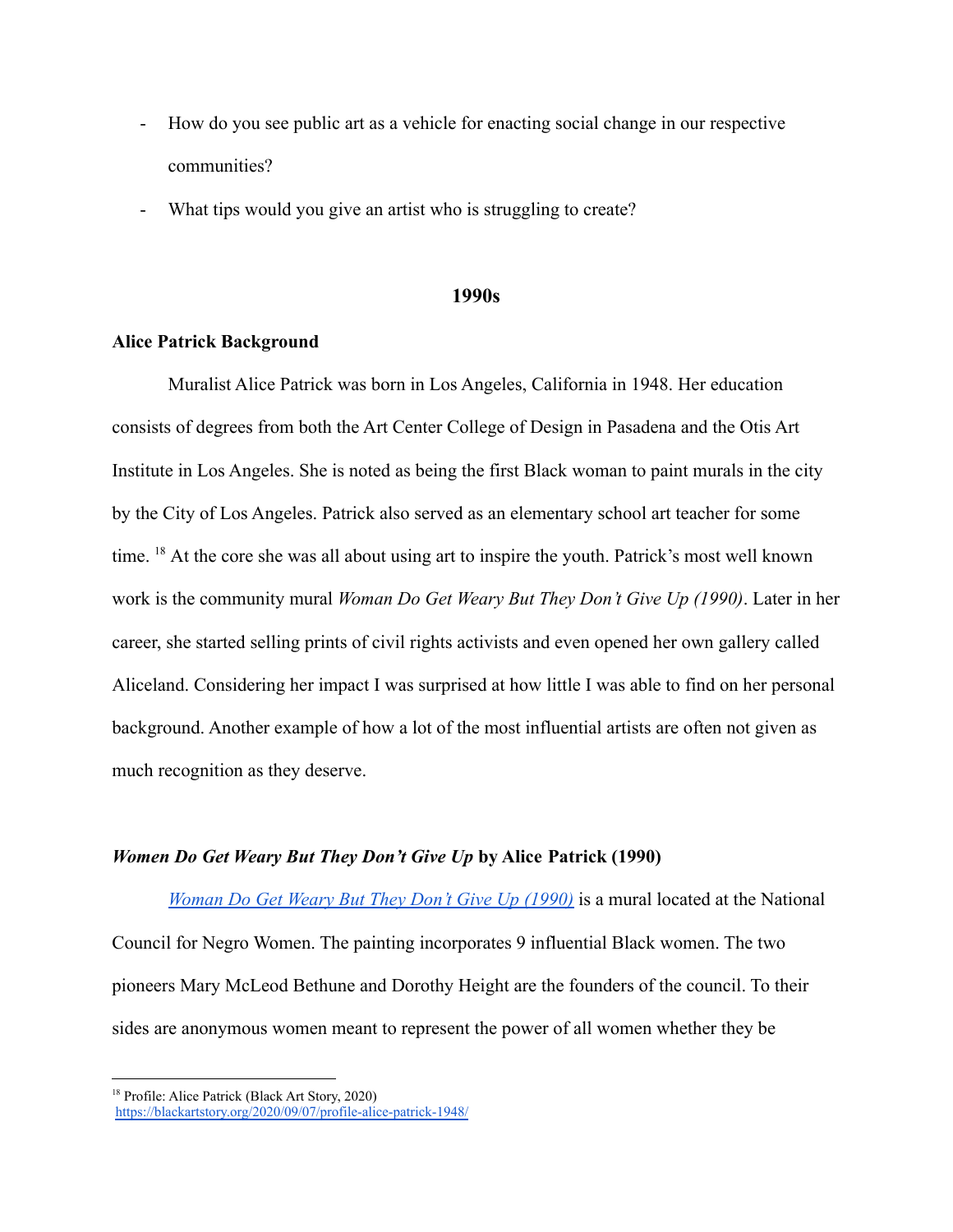mothers, grandmothers, or sisters. In the back there is Josephine Baker, Oprah Winfrey, Alice Patrick, Dr. Dorothy Height, Sarah Vaughan, Amy Womans, and Florence Griffith Joyner. Patrick says the figures in color paved the way for the woman in the back and all of the women who walk past the mural daily.<sup>19</sup> Another interesting aspect is the designing of this mural actually stemmed from a conversation Patrick had with her daughter. Her daughter recommended she add the figures on the back row which inspired Patrick to put the figures on the first row.

I really enjoyed learning about this mural for the fact that it does a phenomenal job in representing Black women. Patrick made sure to incorporate women who were not just celebrities but could be anyone's family member. In an interview with Social and Public Art Resource Center (SPARC) Patrick expressed how the everyday woman is important too; they just do not get as much attention.<sup>20</sup>

## Questions/Points of Reflection (Interview format aimed toward Alice Patrick):

- Would you say this mural is a memento to Mary McLeod Bethune? I noticed the Last Will and Testament at the top and how her figure is somewhat of the central figure.
- Is there a significance with the color blue throughout the painting?
- Did you know you wanted to insert yourself in the painting originally or was that a recommendation you received (daughter or other artists on-site)?
- What are the flowers and leaves on the floor of the mural representative of... are they connected to the figures that sit above them?
- Were you able to get the reactions from any of the women you painted in this mural after you showed them?

<sup>&</sup>lt;sup>19</sup> Saving Alice Patrick's 'Women Do Get Weary, but They Never Give Up (SPARC ART, 2012) <https://www.youtube.com/watch?v=yIgwx6tbp6Q>

<sup>&</sup>lt;sup>20</sup> Saving Alice Patrick's 'Women Do Get Weary, but They Never Give Up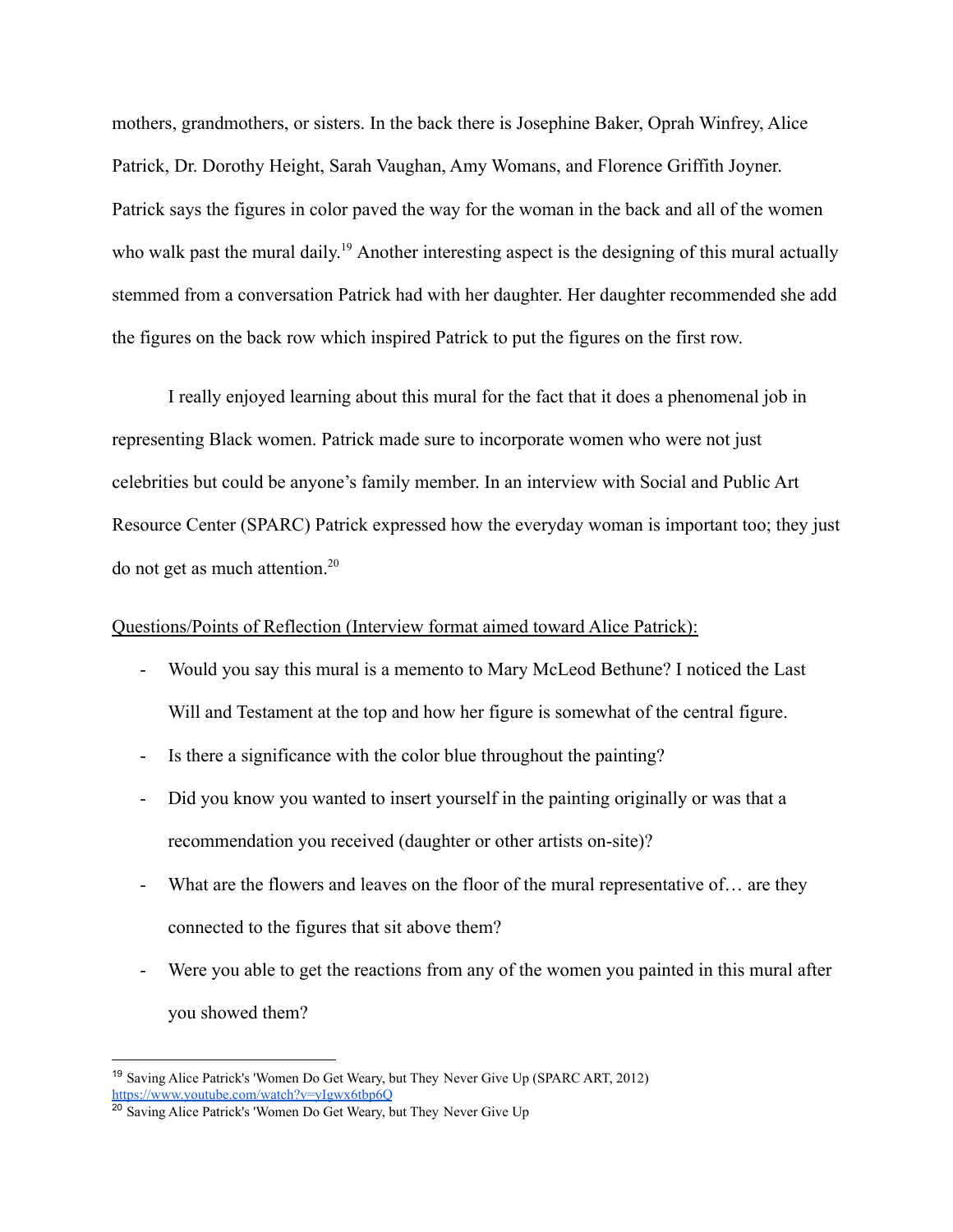- How long did it take to restore the mural? Is that like a weekend or week-long process?
- What connection does the title have to representation and being Black in America?

## **Moses Ball Background**

Moses Ball is a muralist from South Central Los Angeles, California. He received his fine and studio arts degree from The School of the Art Institute of Chicago. Ball uses his artistic skill to tell the stories of community heroes. Ball utilizes themes of social justice and tones of spirituality to showcase marginalized activists and everyday people whose stories are often ignored.<sup>21</sup> Speaking to the idea of murals being more accessible Ball argues, "Mural making has always been kind of like our political voice in our community. It's a way that we can speak upon issues when the media wouldn't cover it".<sup>22</sup> Ball has created murals in multiple Black communities in Los Angeles. One of the most notable and earliest being the Black Seeds (1990) mural he created with the Shaw Park Muralists for the SPARC Neighborhood Pride commission.

In the last few years Ball has created countless murals meant to inspire the youth. The first example being *[The Heart of Hyde Park](https://www.codaworx.com/projects/the-heart-of-hyde-park/)* (2019) mural on the corner of Crenshaw Boulevard that depicts community activist Assata Umoja and rapper and community activist Nipsey Hussle. Ball really got the community's thoughts to lead the project. He met with the Park Mesa Heights Community Council<sup>23</sup> to discuss themes and even had local students contribute to the sketches of the figures in the mural.<sup>24</sup> In the same year Ball helped create the *[Challengers Art Therapy Mural](https://s3.amazonaws.com/cms.ipressroom.com/347/files/20197/5d544e312cfac255df435e68_Mural134/Mural134_89a4cb41-a64e-4b6a-be55-d975caab2245-prv.jpg)* [\(2019\)](https://s3.amazonaws.com/cms.ipressroom.com/347/files/20197/5d544e312cfac255df435e68_Mural134/Mural134_89a4cb41-a64e-4b6a-be55-d975caab2245-prv.jpg) supported by Blue Shield of California and Wellnest. Heworked alongside the

<sup>21</sup> *In The Paint: Artist Spotlight* (NBA, n.d.)

<https://www.nba.com/lakers/in-the-paint-gallery-moses-ball>

<sup>22</sup> Jason Lewis, *Muralist Moses Ball's work is on display in South Los Angeles to help combat gentrification* (Los Angeles Standard Newspaper, 2021)

<sup>23</sup> Lewis, *Muralist Moses Ball's* (LASN) <https://lastandardnewspaper.com/index.php/art/962-muralist-moses-ball-s-work-is-on-display-in-south-los-angeles.html>

<sup>24</sup> *The Heart of Hyde Park Mural* (ABC30, 2019) <https://abc30.com/mural-hyde-park-nipsey-hussle-art/5663452/>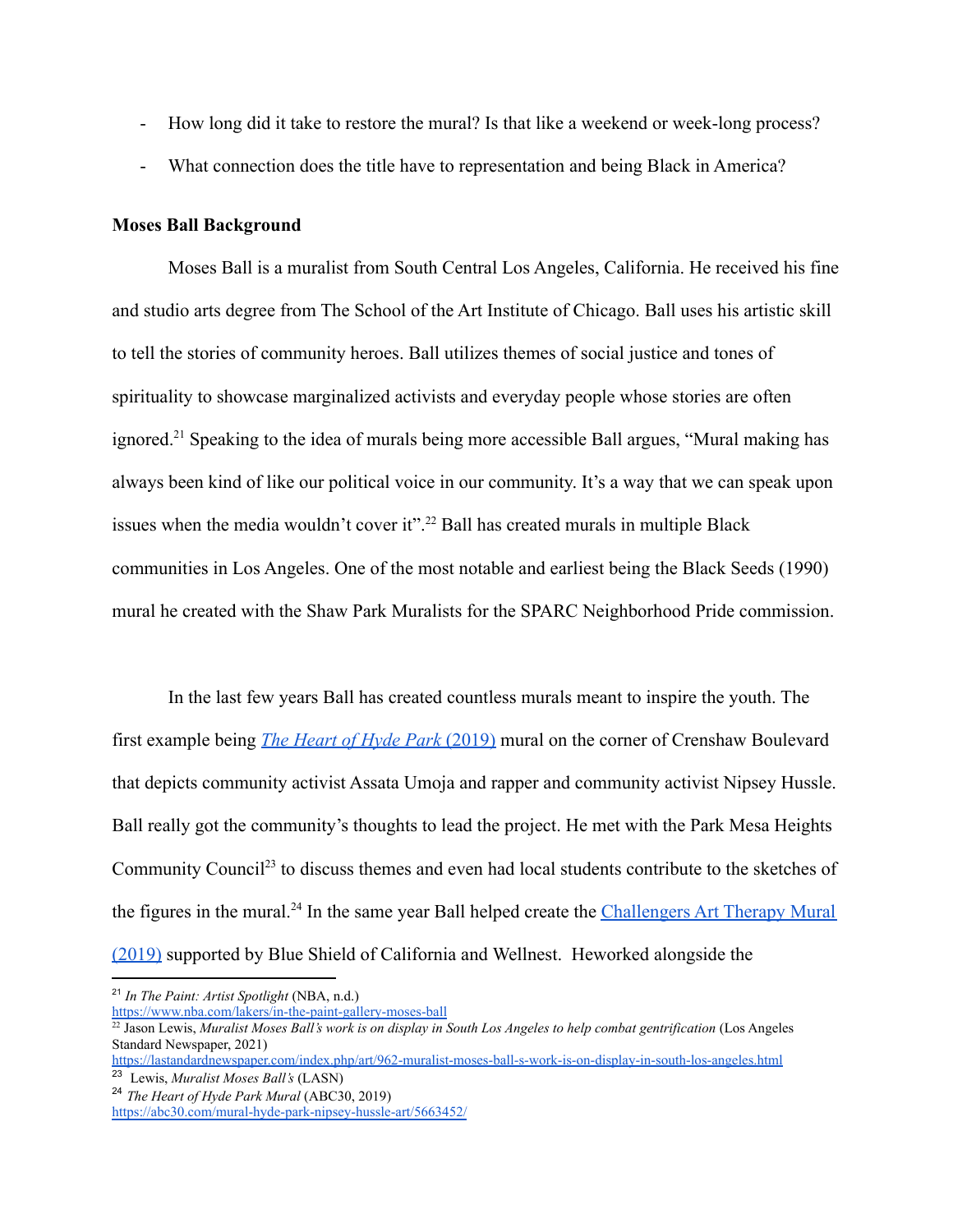Challengers Boys and Girls club middle and high school aged members to depict the dreams and hopes they had for their community across eight-weeks.<sup>25</sup> Looking at all of his work it is clear that Moses Ball is committed to creating Black public art that showcases the beauty of his community and its members.

#### *Black Seeds* **by Moses Ball and Shaw Park Muralists (1990)**

*[Black Seeds \(1990\)](https://sparcinla.org/wp-content/uploads/2020/07/71_AA_Black_Seeds_detail_Shaw_Park_Muralists_1990-91.jpg)* is a mural that was sparked from an idea that local community activist Gus Harris Jr. had envisioned years earlier who eventually commissioned Moses Ball to create. It was meant to highlight important Black heroes through an African American tree of life.<sup>26</sup> Ball joined forces with local artists Eddie Orr, David Mosley, William Stubbs, Norman Maxwell, and Michael McKenzie to create the Shaw Park Muralists group. In the mural each branch of the tree has a couple prominent Black activists. Some examples being: Frederick Douglas, Nelson Mandela, Harriett Tubman, Theresa Hughes and Garrett Morgan. At the top there is even a drawing of Africa and the United States at the top.

I find this mural to be really powerful in showing an erased side of history. It highlights the achievements of thirty-six Black activists and leaders. Going a step further the mural also showcases the millions of Black people who died from slavery in the illustration of Black bodies blended into the tree. At the bottom there is imagery of slavery and the civil war. I think it is important to show the true history of this country and to not forget those who lost their lives. Most of my schooling on slavery was not really taught in school. My father had me read books and told me about the silenced side of history that textbooks left out purposefully. Overall this mural is a truthful representation of Black history that is timeless.

<sup>&</sup>lt;sup>25</sup> Challengers Clubhouse Art Therapy Mural with Blue Shield of California & Wellnest (Boys & Girls Clubs, 2019) <https://www.bgcmla.org/challengers-mural-project>

<sup>26</sup> *14 Black Muralists* (SPARC, 2020)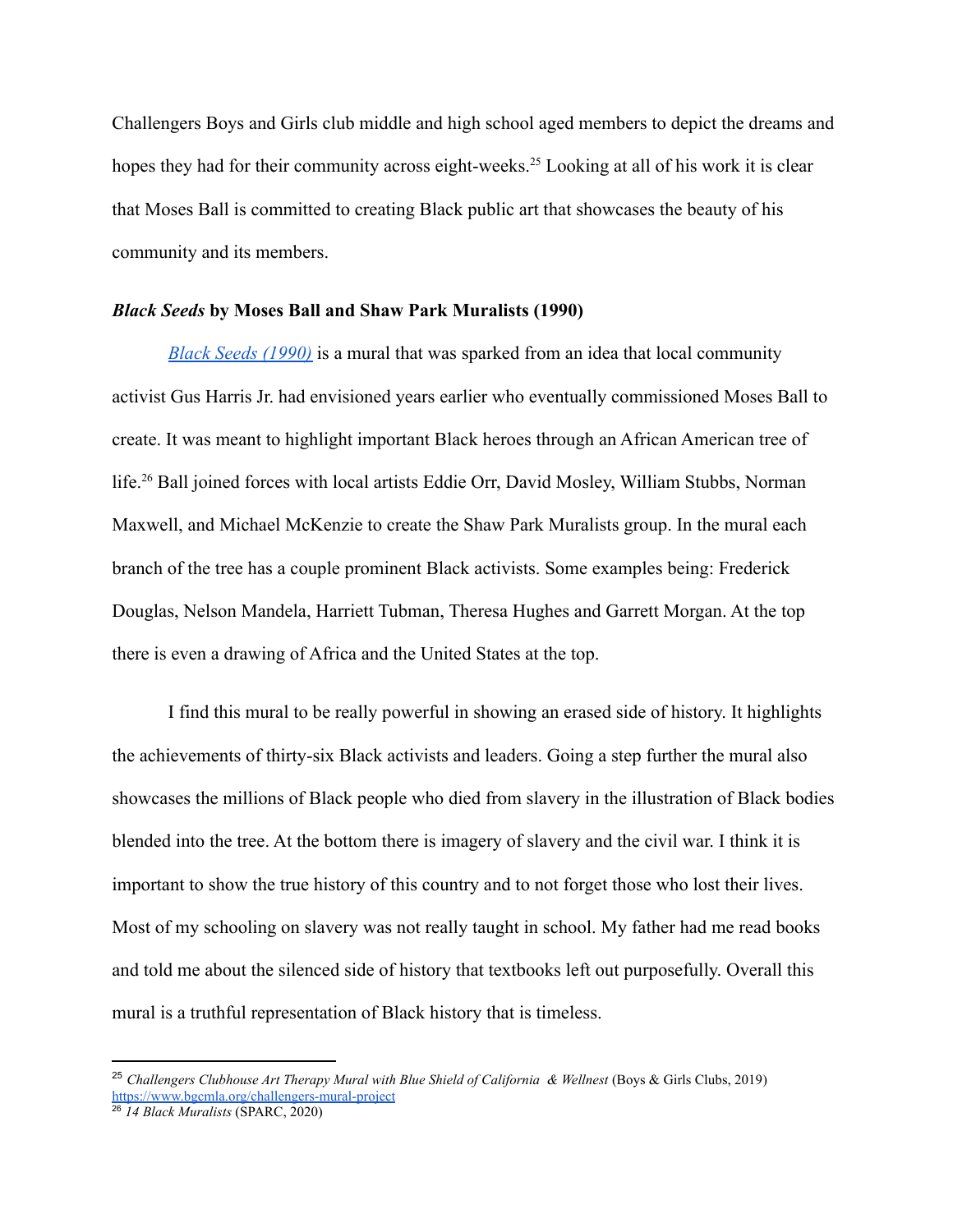Questions/Points of Reflection (Interview format aimed towards Moses Ball/Shaw Park Muralists):

- Who's idea was it to make the tree itself Black bodies? What is the significance of these naked Bodies who support the figures outside of the branches? It is a detail that almost blends in until second glance.
- I really admire the diversity of figures on the tree ranging from activists, athletes, politicians and even inventors. Plus the wide spectrum of age is impressive.
- Was the addition of the Burger King logo a sponsorship? Or was it connected to the ads they created in the 1970s with questionable vernacular like this [one](https://creative-ads.org/wp-content/uploads/2013/04/america-loves-burgers-vintage-ad.jpg) and this one?<sup>27</sup>
- Are the blank white faces meant to flip the script on the erasure of voice that Black people have faced for centuries at the hands of white people?

## **2010s**

## **Abigail DeVille Artist Background**

Artist Abigail DeVille was born in New York in 1981. Her artistic education consists of degrees from Yale School of Art and The Fashion Institute of Technology. Plus her residencies at both the American Academy in Rome and The Studio Museum in Harlem.<sup>28</sup> She believes she is just as much an archaeologist and historian as she is an artist. Her work revolves around the nexus between past and present. Specifically the role marginalized people and communities play within that history. Her artistic process starts with research of the location where her work will

*<sup>28</sup>Abigail DeVille Bio* (Artsy, n.d.) <https://www.artsy.net/artist/abigail-deville> <sup>27</sup> Lenika Cruz, *'Dinnertimin' and 'No Tipping': How Advertisers Targeted Black Consumers in the 1970s* (The Atlantic, 2015) <https://www.theatlantic.com/entertainment/archive/2015/06/casual-racism-and-greater-diversity-in-70s-advertising/394958/>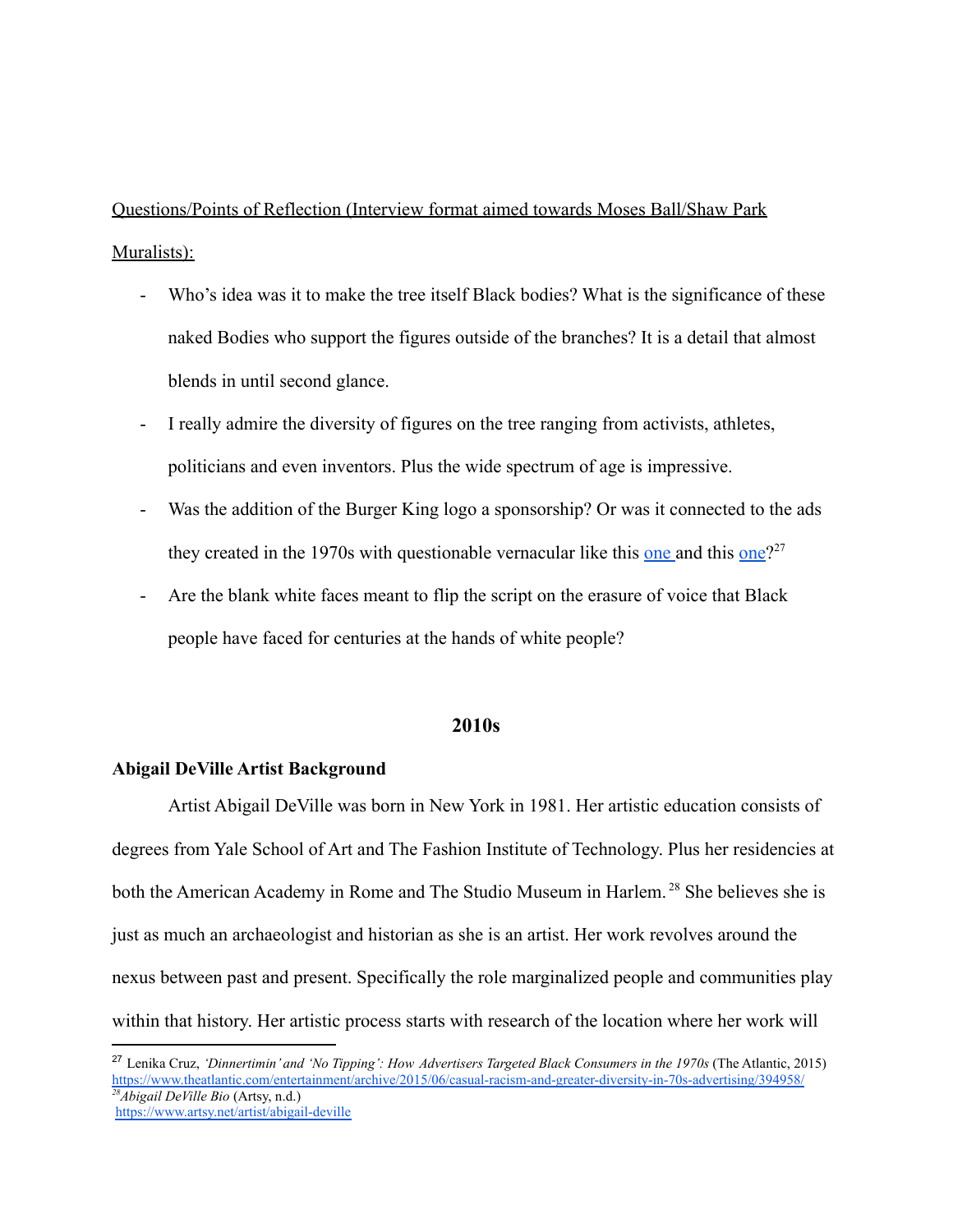be located. After she has completed the background research she hits the ground. DeVille literally uses any and everything that she can find on the streets and in the trash. The treasures she discovers are the foundation of her sculptural masterpieces and are the driving force behind her storytelling. There is a parallel between the revamped materials and her ultimate goal of telling the story of marginalized people and communities that have been erased from history.

## *Half Moon* **by Abigail DeVille (2016)**

*[Half Moon](https://artsy-media-uploads.s3.amazonaws.com/YveEA9yOoZhLaHBxSpq0Xg%2FDeville+by+Nate+Dorr+20160981.jpg)* (2016) is a shipwreck sculpture based on the 1609 "De Halve Maen" led by Captain Henry Hudson the "discoverer" of New York City. Hudson described the tens of thousands of indigenous people living there as, "Clothed in mantles of feathers and robes of fur, the women clothed in hemp, red copper tobacco pipes, and other things of copper they did wear about their necks" (Kaplan, 2016, p.1). Deville spoke to the significance of how Hudson recalled their possessions and not their nature as human beings. Material wise the piece has wood from abandoned houses, fur representative of the Lenape Native Americans, and damaged American flags. The chaos and variety of objects associated with different parties is meant to represent the movement of ownership and displacement throughout history. In October of 2019, Deville worked with the Caribbean Culture Center African Diaspora Institute (CCCADI) to have Half Moon placed on a float to be moved down 125th street in Harlem to create conversation between Spanish Harlem and West Harlem.<sup>29</sup> Another story built into this sculpture is the notion of fighting gentrification. The work is meant to tell the harsh realities of American history and also serve as an eye-sore to money hungry white investors looking to drive out the diverse families that live there.

<sup>29</sup> Isaac Kaplan, *In Harlem, Abigail DeVille Looks to Disrupt New York's History of Gentrification* (Artsy, 2016) <https://www.artsy.net/article/artsy-editorial-abigail-deville-aims-to-disrupt-centuries-of-new-york-gentrification>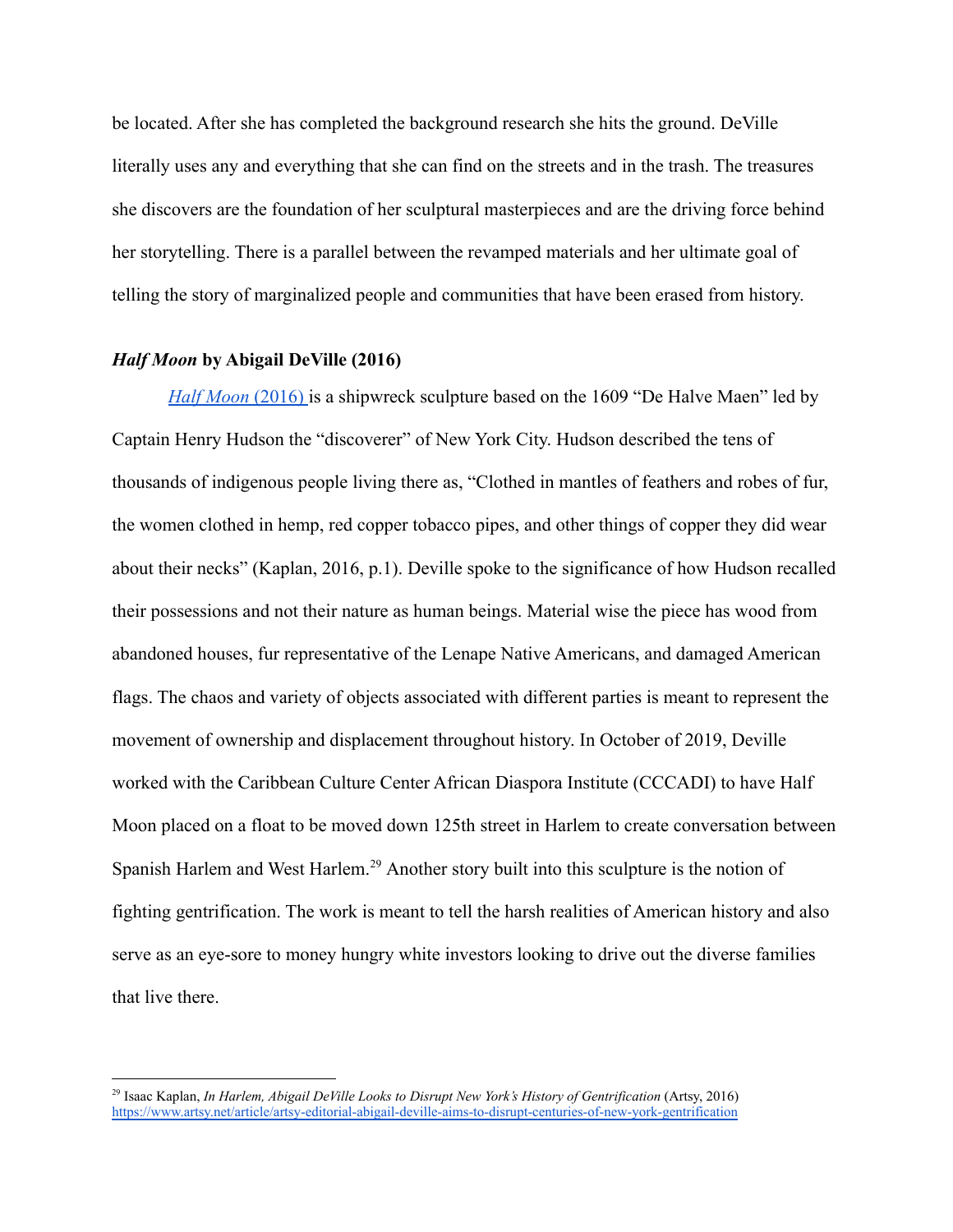After learning about the story behind *Half Moon* I am in shock at the details of the project and the seamless connections between history, art, and past and present. I really wish I could see a piece like this in-person to witness the different textures and smaller objects. This is an exact example of where I think seeing public art in person takes it to an entirely new level.

## Questions/Points of Reflection:

- Does DeVille layout a blueprint of how she wants to combine the objects and then create the sculpture or does she play it by ear? Maybe even doing it in sections based on her research findings?
- How does the weather affect DeVille's works like this that have objects like flags, twigs, etc?
- Are any of the objects labeled or is there an artist's statement nearby that can help viewers understand the story behind the sculpture in front of them?
- How long does the research phase typically last for a project of this stature? Does DeVille reach out to certain figures or is it all self-taught based?
- Does she ever paint the pieces she finds or does she leave them in their original state as she found them in the dumpster or street?

## **Kerry James Marshall Background**

Kerry James Marshall was born in Birmingham, Alabama during the civil rights era where he quickly became aware of the Black American experience as a child. At nine years old he witnessed the Watts riots in Los Angeles after relocating to Southern California with his family. During his upbringing, he was fascinated by art history and studied many European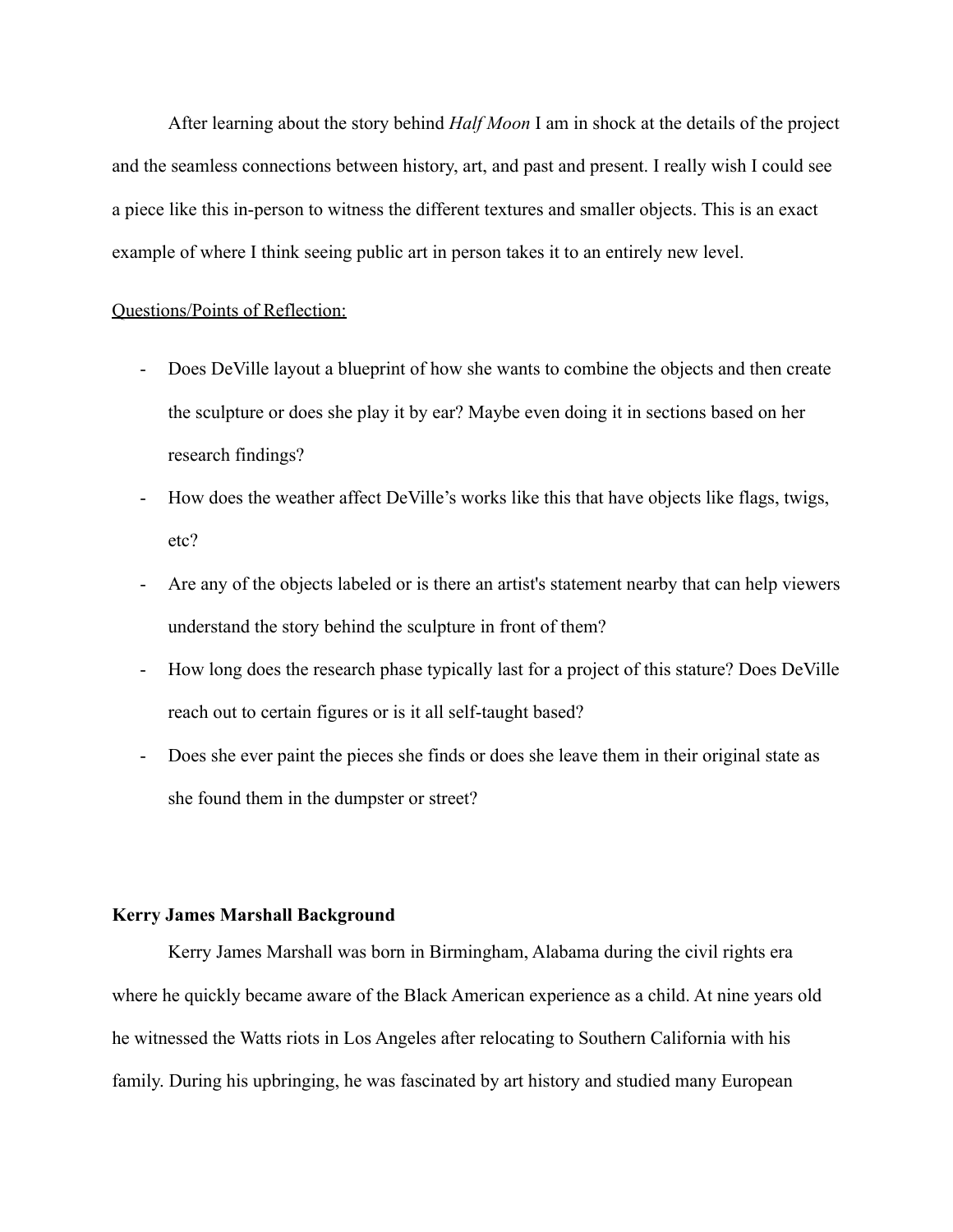artists and artistic movements. One that he specifically revisits and reworks is the foundations of American white abstract painters. However, he vowed to not simply adopt their styles but rather create his own and etch himself into history. <sup>30</sup> Marshall's paintings of everyday Black figures discuss issues of representation and topics of race within America. In his paintings the figures are dark tones of Black. He uses a mixture of egg tempera from a formula in a 15th century treatise by Renaissance artist Cennino Cennini to create a deeply rich black tone.<sup>31</sup> Marshall's decision to create the black tone in this way versus the traditional oil paint also speaks to his artistic process. The egg tempera is only fresh for so long, which he enjoyed as it forced him to be meticulous with his decisions. His artistic style has even served as inspiration for contemporary artists like Kehinde Wiley. Wiley's ability to sketch himself into history in a unique style that elevates Black people is exactly what Marshall advocates Black artists should aim to do. However, like any great artist Marshall dabbles in a few mediums and carries over his style into each while holding true to his artistic values. One of Marshall's largest public sculptures is titled *A Monumental Journey (2018)* which was made in honor of the founders of the National Bar Association (NBA).

# *A Monumental Journey* **by Kerry James Marshall (2018)**

*[A Monumental Journey \(2018\)](https://sculpturemagazine.art/wp-content/uploads/2019/03/pub-01-1.jpg)* is a 30-foot-tall sculpture that contains 15,000 reflective, black manganese ironspot bricks. It is located in Des Moines, Iowa where the Negro Bar Association known as the Nation Bar Association was founded in 1925. The names of the 12 founders are etched in the perimeter of the sculpture's base.<sup>32</sup> The shape is based on the African

<sup>30</sup> *Kerry James Marshall - Biography and Legacy* ( The Art Story, n.d.) [https://www.theartstory.org/artist/marshall-kerry-james/life-and-legacy/#:~:text=Childhood,Watts%20area%20of%20Los%20An](https://www.theartstory.org/artist/marshall-kerry-james/life-and-legacy/#:~:text=Childhood,Watts%20area%20of%20Los%20Angeles.) [geles.](https://www.theartstory.org/artist/marshall-kerry-james/life-and-legacy/#:~:text=Childhood,Watts%20area%20of%20Los%20Angeles.)

<sup>31</sup> Calvin Tomkins, *The Epic Style of Kerry James Marshall* (The New Yorker, 2021) <https://www.newyorker.com/magazine/2021/08/09/the-epic-style-of-kerry-james-marshall>

<sup>32</sup> Lenore Metrick-Chen, *Kerry James Marshall Discusses A Monumental Journey* (Sculpture Magazine, 2018) <https://sculpturemagazine.art/publicworks-kerry-james-marshall-discusses-a-monumental-journey/>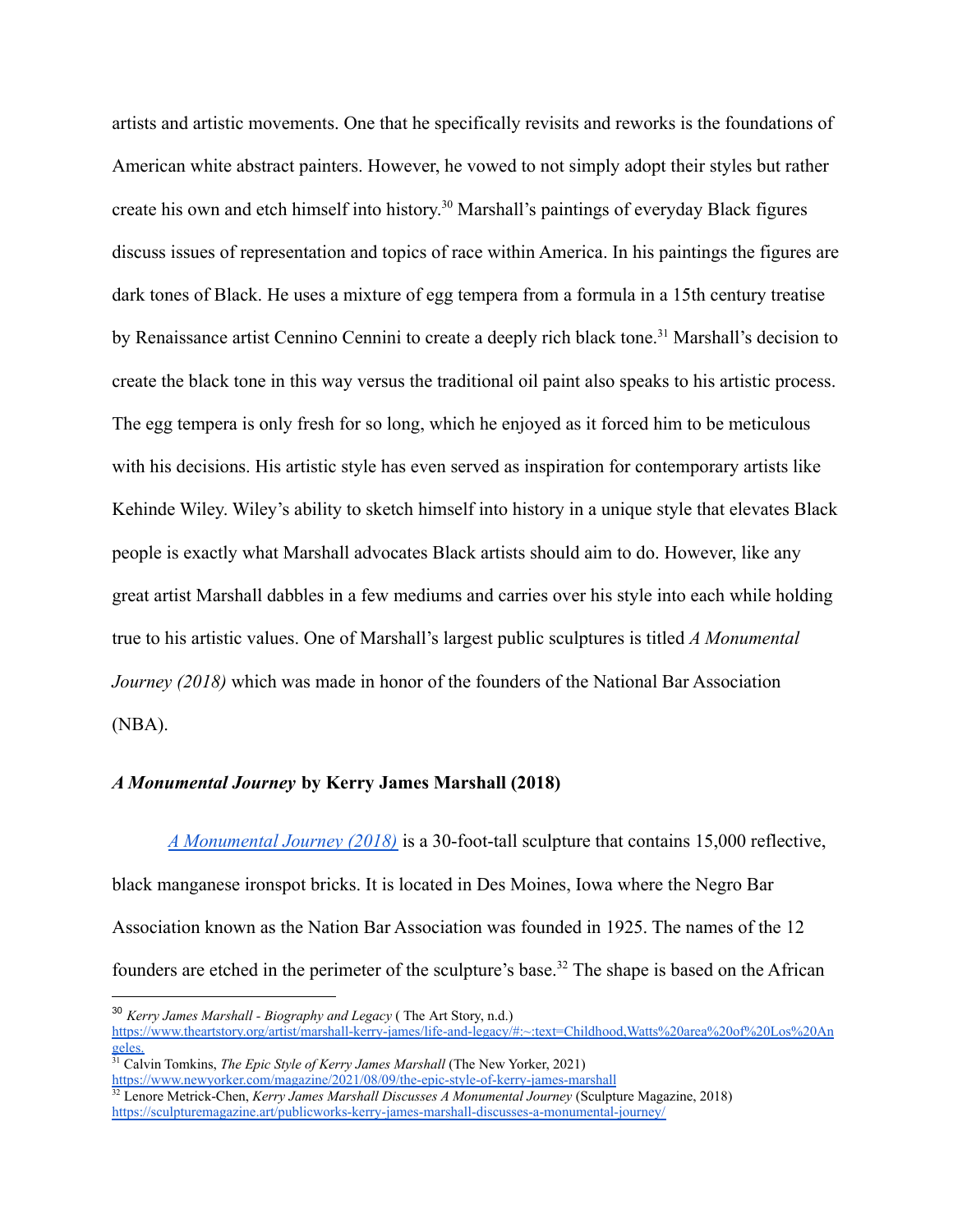talking drum, a popular instrument in Western Africa for communication. Its sounds resemble the rhythm of human speech. While similar in shape, Marshall decided to shift the upper half of the drum to rest on top of the lower half. This shift enabled its meaning to represent a strong contrast between themes of justice vs injustice and communication vs miscommunication. Being so dedicated to his craft, Marshall did this work free of charge.

In reflection, I find this work to be super fascinating in its ability to emulate Marshall's goals of representing Blackness. Also, the piece really stands out compared to its surroundings, something that I find to be powerful when considering the history of representation of Blackness. Even the individual bricks are different colors depending on the timing of the day and the angles at which they are viewed. Marshall's paintings abide by this idea of illustrating all forms of Blackness rather than the sole stereotypical forms. A true representation of the Black community and what it means to highlight Blackness and not just in the forms that traditional whiteness accepts. Being truly dedicated to Blackness is exactly what Marshall is able to marshall within his work.

## Questions/Points of Reflection:

- Questions of labor, by incorporating bricks, reveal the work it took not only to build this piece but also the work the 12 founders had to endure to create the NBA.
- What does Blackness mean in this piece? How does it relate to Marshall's goals as an artist and resemble his paintings/mural work?
- Consider the 12-year delay on this public art project  $\&$  the issues of Marshall having to personally pay for water feasibility for the project?
- Marshall utilizes local resources (engineers/materials) rather than acquiring them by shipping from other distances, what does that go to say? significance?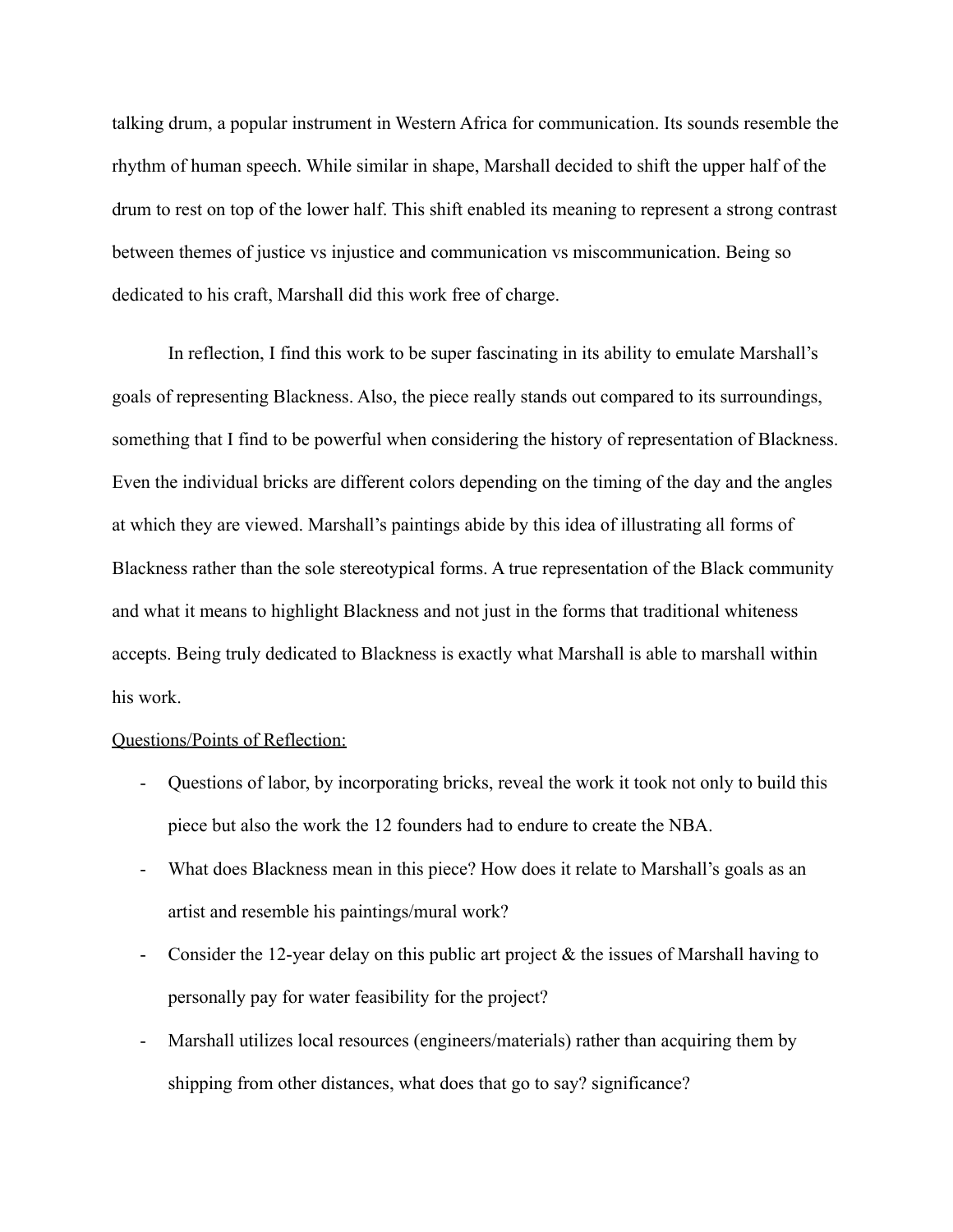### **Kehinde Wiley Background**

Kehinde Wiley is a South-central Los Angeles native and New York based visual artist. He is a world-renowned portraiture artist who portrays urban Black and Brown men and women in an empowering fashion regardless of their sexuality. He blurs the boundaries of traditional and contemporary forms of representation. The large-scale paintings he generates are meant to disrupt historically white spaces and serve as a reclamation of Black power in contemporary media. Wiley utilizes traditional portraiture that reflects old master portraits from the 19th century by engaging with iconic and vibrant rosey/ornamental backgrounds and posing. In the midst of these backgrounds, he creates a sharp contrast by inserting Black figures in everyday urban clothing. One of my favorite works by Wiley is titled *Rumors of War (2019)* which uses monumental sculpture to touch on socio-political issues rooted in United States history. Fun fact this work was inspired by a series of  $9$  paintings he created in the early 2000s. The project was inspired by equestrian portraiture as shown by the design and sheer size with some paintings exceeding 9 feet high. The difference from "traditional" equestrian portraiture is that these works make use of elaborate neon and metallic-based colored streetwear clothing. Doing this brings power to the Black men being depicted on horseback and sparks questions of representation and power. The figures in the paintings are all people he actually met on 125th street in Harlem. Kehinde Wiley passionately describes the series as, "The clash of centuries and societies heightens the sense that these men are riding steeds in a charged non-space outside of time, while the extraterrestrial greens and blues of the minimal landscape push the surreal aspect almost to the breaking point".<sup>33</sup> I find this idea of Wiley breaking the boundaries of time super intriguing.

<sup>33</sup> *Rumors of War* (Artist Website, n.d.)

<https://kehindewiley.com/works/rumors-of-war/>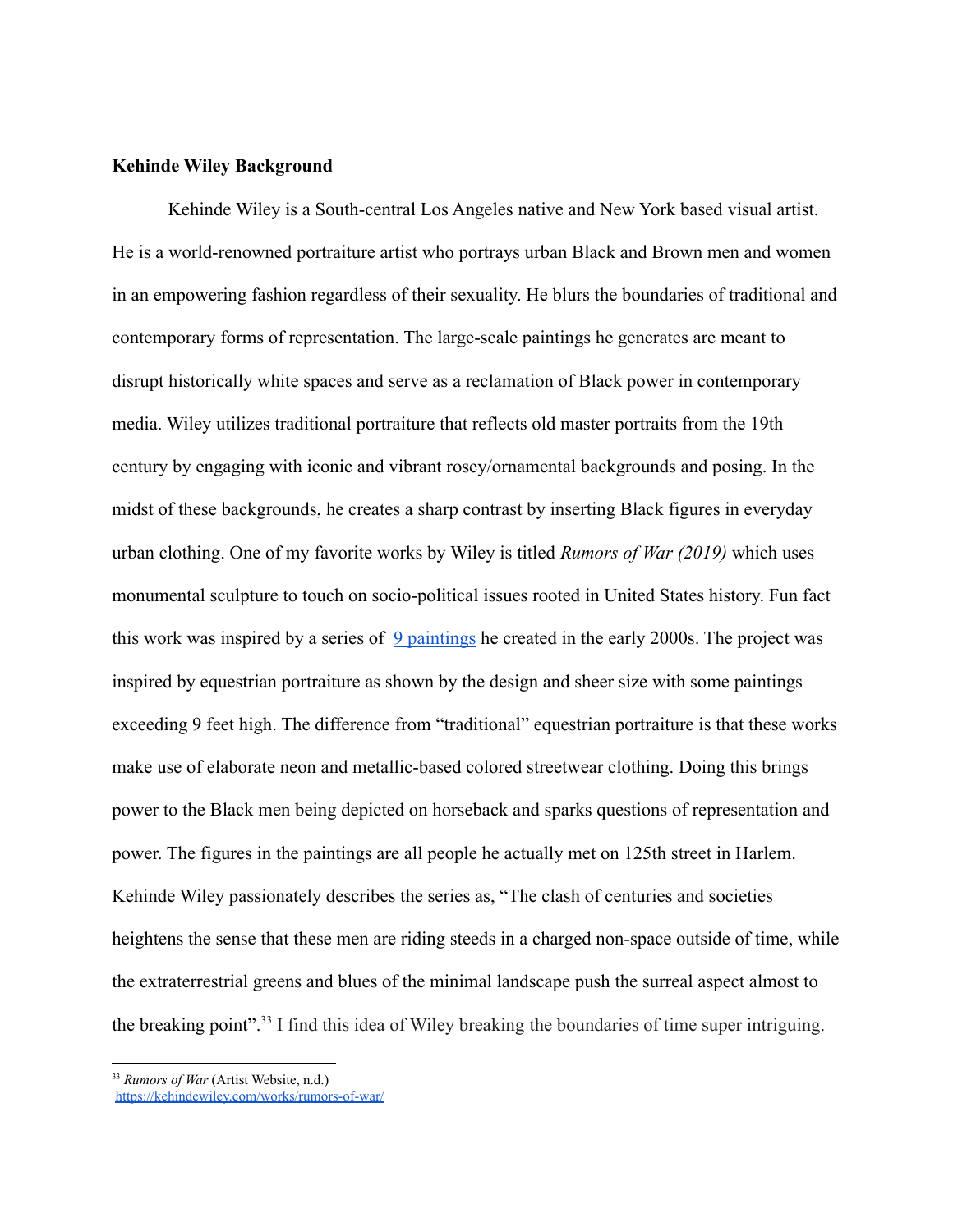By establishing these figures in such a unique way and ignoring the "traditional" a sense of undeniable power is sparked.

I have included all 9 of these paintings in my image document so that readers can see exactly what Kehinde Wiley is talking about in the extraterrestrial greens and blues. The beauty in knowing about this series is that it goes to show that these issues of representation are still relevant as ever decades later. Plus it gives insight into the smaller details of the sculpture like facial structure and the selected streetwear clothing. I have a million questions about the connections between these paintings and the sculpture. However, I will save those for the reflection section after exploring the sculpture down below. Before jumping into the sculpture, I highly recommend checking out the paintings located in the image document and sitting with them for a bit to unpack their beauty.

# *Rumors of War* **by Kehinde Wiley (2019)**

*[Rumors of War \(2019\)](http://arts.timessquarenyc.org/image.aspx?id=8979&width=1200&height=500)* is a 27 feet high and 16 feet wide bronze monumental sculpture that rests on top of a stone pedestal. The bronze sculpture depicts a young African-American man in urban streetwear striking a pose on top of an enormous horse. Wiley describes the inspiration for this sculpture as art and violence. It is meant to interrogate the history of romanticizing political violence in monuments across the United States. Wiley decided to create the sculpture in response to the sculpture of Confederate army general James Ewell Brown (J.E.B.) Stuart he saw in Richmond, Virginia.<sup>34</sup> This monument and countless other located in Virginia serve to memorialize the Confederacy and reinforce white power. Without the work of Wiley these monuments would remain "normal" and part of the everyday. Below I have featured

<sup>34</sup> *Kehinde Wiley- Biography and Legacy* (The Art Story, n.d.) <https://www.theartstory.org/artist/wiley-kehinde/life-and-legacy/>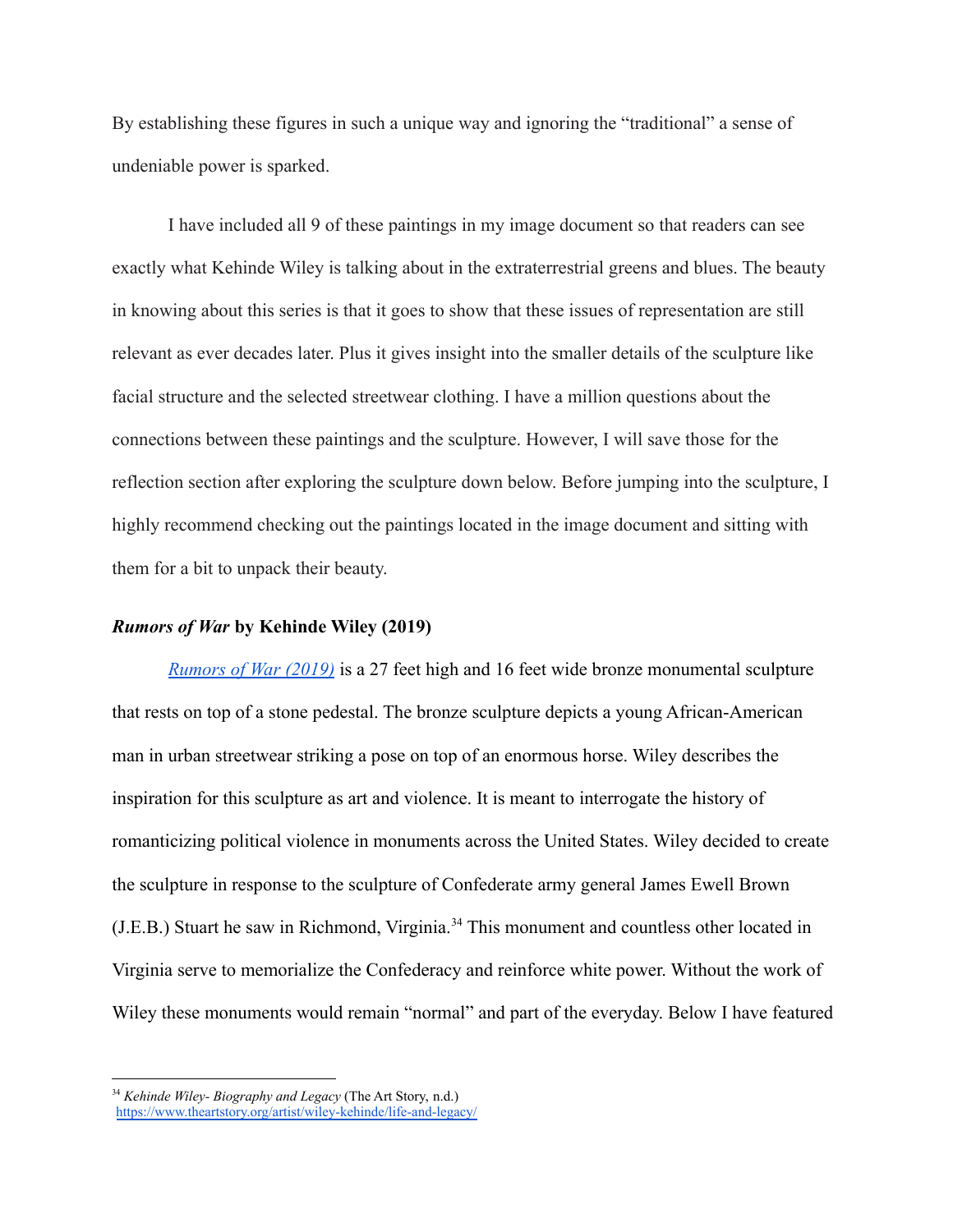some questions this work and its history have sparked in my reflection on the power of public art by Black artists like Kehinde Wiley.

## Questions/Points of Reflection:

- Significance of the posing of the young AA man that is meant to resemble the Richmond-based statue of Confederate general J.E.B. Stuart?
- Consider what it took for Lee & Stuart statues to be removed from VA after 113 years. The constant trauma Black/Brown folk viewers had to consider when seeing these in massive in-your-face confederate statues that celebrate a deeply racist history in the US.
- How does this work illustrate the political power of art?
- What conversations are sparked by inserting this work in white spaces?
- What energy and power does this bring to Black communities and people that pass by?
- How many Confederate statues exist in the United States vs How many statues highlighting Black figures are present in the United States?
- Unpack the backlash the removal of confederate statues and protests for Black Lives Matter generated during 2019.
- Is the sculpture of a specific figure from the paintings series that Wiley met in person or did he combine the features of multiple people?
- Why might Wiley have decided to make the sculpture entirely Bronze and not added color like his 9 paintings from the 2005-2008 series? How might Blackness be connected to this difference? Is it just a simple cost factor? Might the painting tones be too difficult to replicate on such a large scale? Maybe it was just a simple aesthetic choice that the Bronze would stand out more so in the cityscape it was positioned.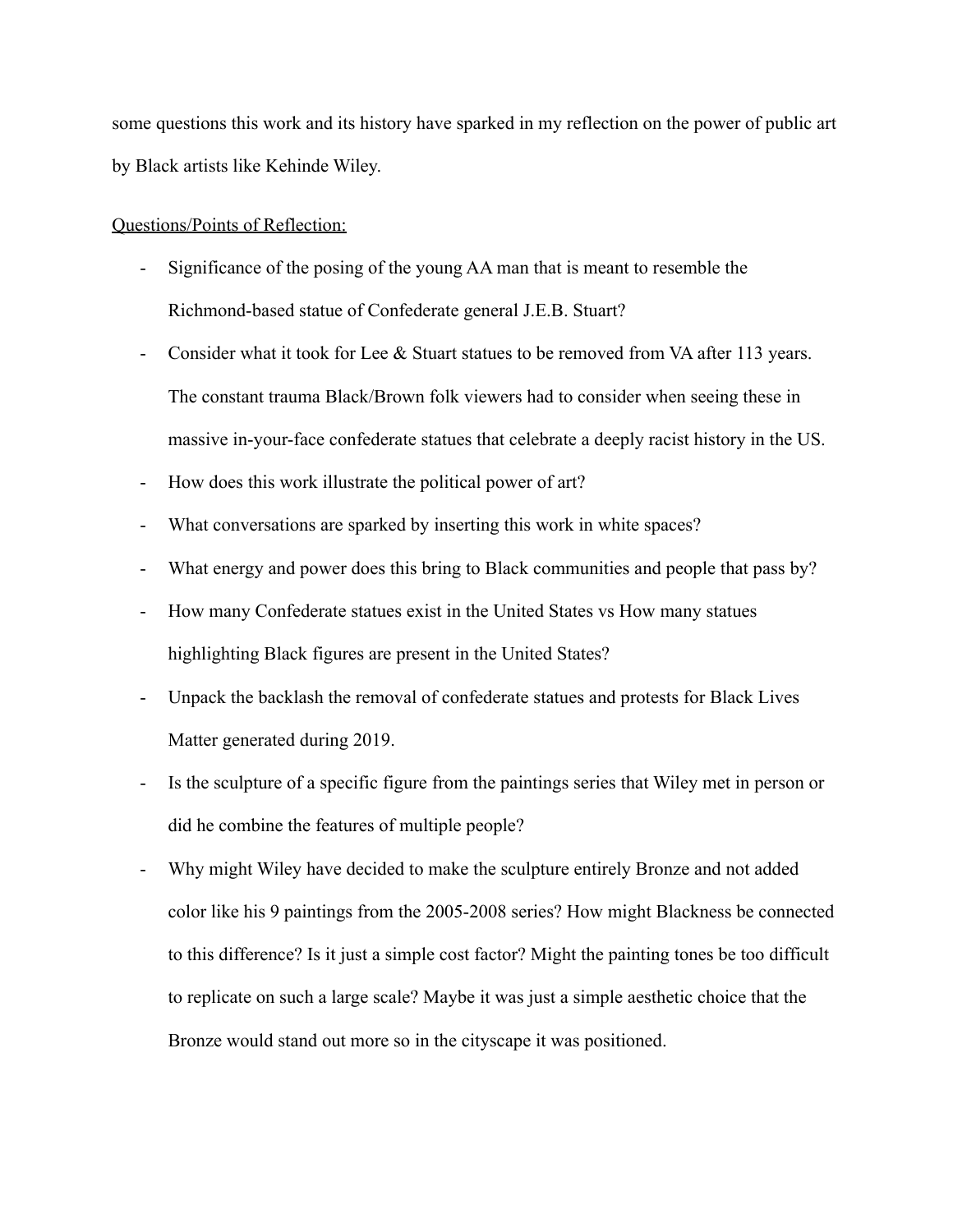## **Simone Leigh Background**

Simone Leigh is a midwest native who was born and raised in Chicago, Illinois by Jamaican missionaries in 1967. Leigh even has a bit of Hoosier like myself as she received her BA in fine art and philosophy in 1990 at Earlham College in Richmond, Indiana. Her studies revolved around ceramics. She originally intended on becoming a social worker upon graduation.<sup>35</sup> However, her true passion for merging ceramics and objects of the African diaspora came about following her internship at Smithsonian National Museum of African Art in Washington, D.C. All of Leigh's artwork incorporate notions of what it means to be a Black woman in American society. Her work engages in reclamation as she takes traditional stereotypes and inverts them to become a form of empowerment for Black women. Examples of objects Leigh has used range from tobacco leaves to cowrie leaves.<sup>36</sup> *Brick House (2019)* is a key work that Leigh has embodied all of these characteristics into as a massive sculpture. At the core Leigh has a strong background in feminist theory, anthropology, postcolonial theory and the politics of race and identity.<sup>37</sup> When asked about how her background shapes her experience she outlined the importance of theory. Leigh explained that, "It wouldn't be interesting to me to make the work if I only had a formal interest. The artwork is more about the theory part than the materials"<sup>38</sup> It is important to note Leigh's emphasis on theory because it helps reveal the complexity of her works. At first glance one might just think her work is depicting a Black woman. However, there are layers and one has to pay attention to the specific choices and details to make the connections between her visual and theoretical depictions.

<sup>36</sup> *Simone Leigh* (Guggenheim Museum, n.d.) <sup>35</sup> William Grimes, *Simone Leigh* (Gavlak Gallery, 2015) <https://www.gavlakgallery.com/attachment/en/5374f947a9aa2c98748b4568/News/554e4ef4eedb50232a212b09>

<https://www.guggenheim.org/artwork/artist/simone-leigh>

<sup>37</sup> Grimes, *Simone Leigh*

<sup>38</sup> Grimes, *Simone Leigh*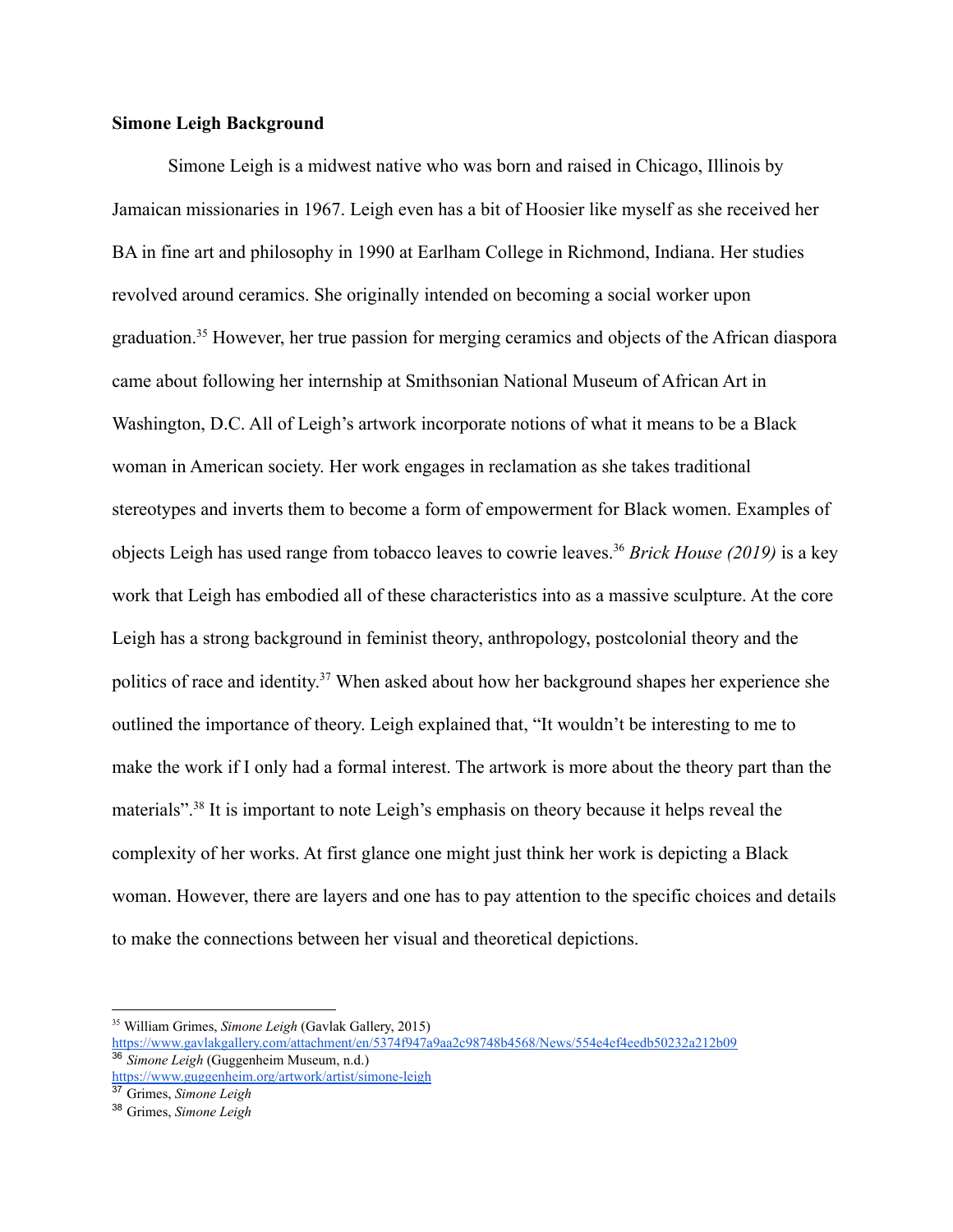## *Brick House* **by Simone Leigh (2019)**

*[Brick House \(2019\)](https://untappedcities.com/wp-content/uploads/2019/04/featured-brick-house-simone-leigh-NYC-untapped-cities1-1.jpg)* is a 16-foot-tall bronze sculpture of a Black woman. The head of the sculpture flows into a torso that is symbolic of a clay house and a skirt. The sculpture was unveiled on New York City's greenway in June 2019.<sup>39</sup> Both architecturally and historically the sculpture has strong ties to West Africa and the American South. Leigh specifically connected the work to Batammaliba architecture which is associated with people of Northeast Togo. These people view their architecture as an embodiment of the human body and its interaction with the environment. Regarding the South, Leigh found inspiration from the Mammy's Cupboard Restaurant in Natchez, Mississippi. While it takes on a more racist history, the notion of the Black female body as an image of labor is evident. Simone Leigh's *Brick House* fuses both of these forms of symbolism into one work for her sculpture. Considering the scale of the sculpture Leigh was encouraged to create a small scale model and have a computer generated scale size sculpture. However, speaking to her dedication to detail she declined as she was concerned the technology would lead the model to lose personal touches. Leigh also noted that the insertion of such an enormous figure in New York was meant to present a different idea of beauty. The Black woman will call visitors to reflect on the connection between our architecture and aesthetics and what values and beliefs those visuals promote.<sup>40</sup> When considering Leigh's purpose and location selection I keep thinking about the significance of Boros' argument of public art in having true power in generating deep reflection in viewers.

I am just imagining driving down the street in a cityscape surrounded by enormous modern buildings and in the center spotting this enormous statue of a Black woman. Cannot help

<sup>39</sup> Meg Whiteford, *The Making of Simone Leigh's Brick House* (Hauserwirth, 2020) <https://www.hauserwirth.com/ursula/28500-making-simone-leighs-brick-house/>

<sup>40</sup> Whiteford, *The Making of Simone Leigh's Brick House*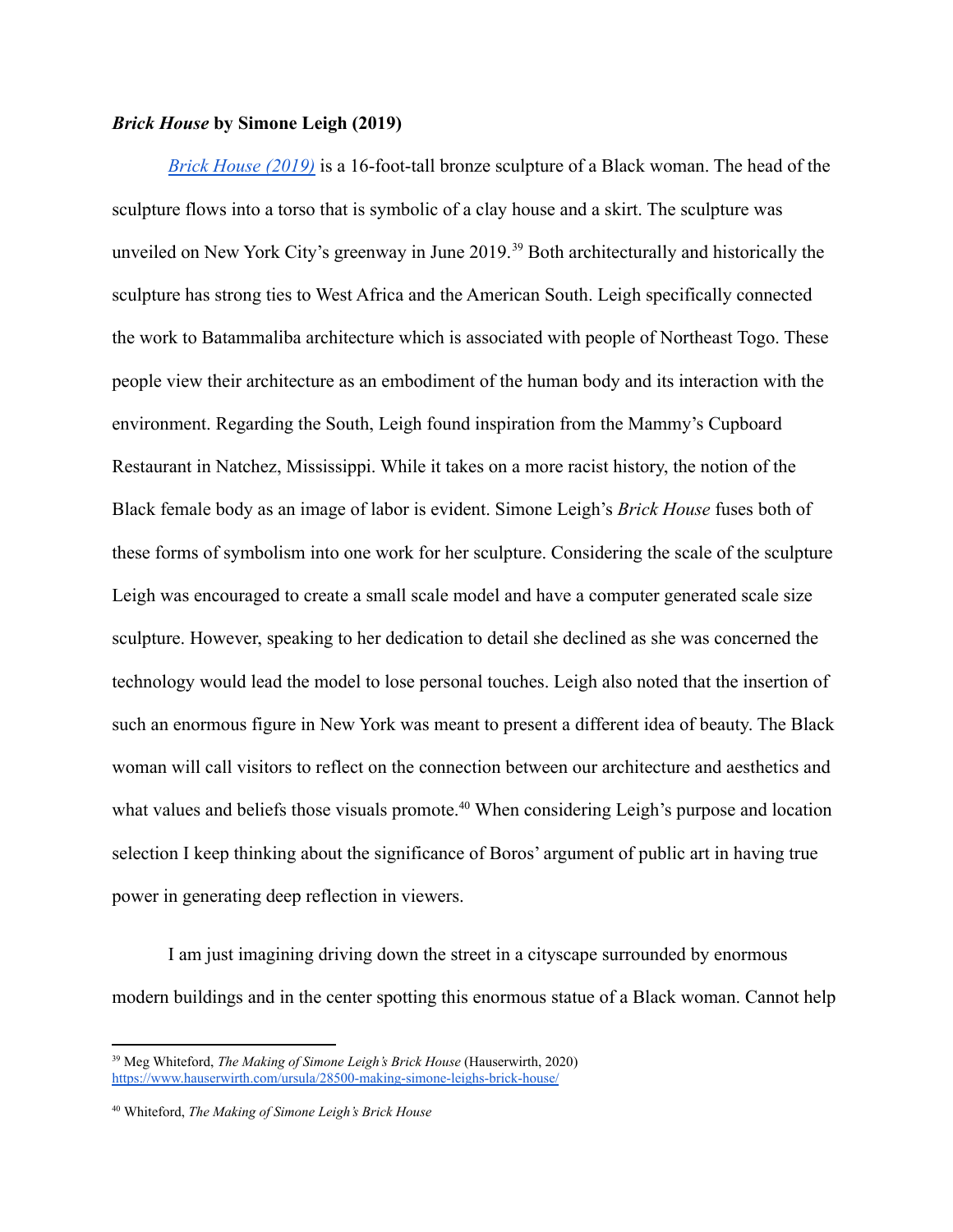but think of how many little Black girls and boys will be inspired and overjoyed when they witness this representation of someone who looks like them. While the piece is not permanent, it is interesting considering how many people will have viewed the sculpture from different perspectives. Even someone who has no connection to Black culture or art could have a simple google search and now they have new knowledge of the artist and their purpose. Without that experience that individual may never be exposed to a representation of a Black woman. While this may appear to be an obvious takeaway, I think it is so simple that as a society we forget that one moment of reflection is ultimately what leads to lasting change in beliefs.

## Questions/Points of Reflection:

- What was the inspiration behind the exact dimensions of the sculpture? Are they connected to the Mammy's Cupboard Restaurant and the Batammaliba Architecture typical size? Or is it just based on the feasibility of the clay material used and its weight restrictions?
- Are the distinctive facial features noticeable if one is driving by in their car? Overall how much detail is seen from a lower vantage point? Do you have to be up close to truly see the intricate details?
- From a structural perspective, how is a piece this massive constructed once it arrived from Philadelphia to New York? Especially considering the location on the greenway.
- What specific theory might Leigh have incorporated into the construction of this bronze sculpture from her earlier studies? Similar to Kehinde Wiley, did Leigh utilize her previous works in the creation of this large-scale figure?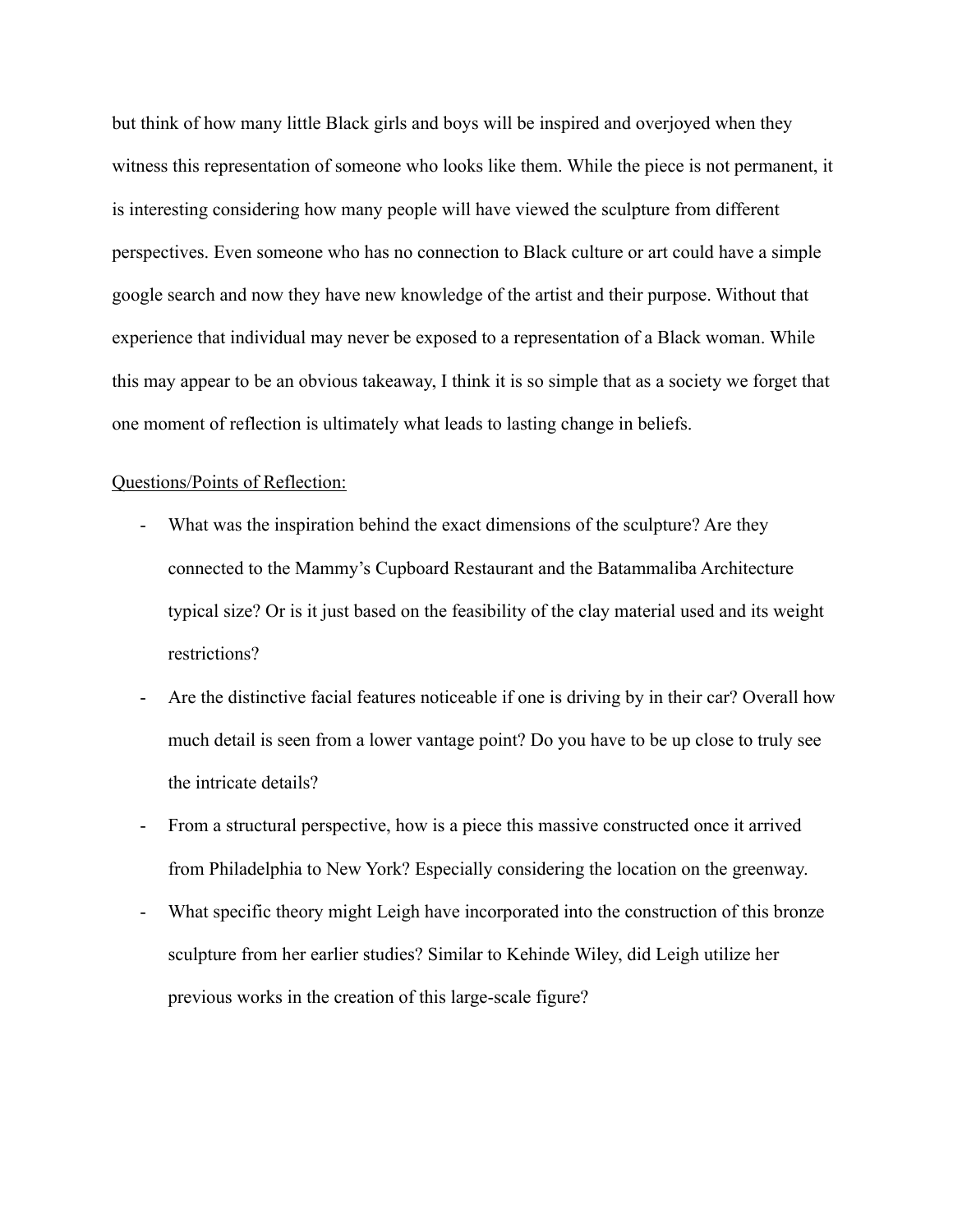- What was the most difficult part to make by hand outside of the rosettes for the sculpture's hair that ultimately did not make the final cuts? What complications might have been experienced due to its size?
- How many separate molds were created and connected to each other to make this one massive sculpture?
- Did Leigh's internship at The Smithsonian National Museum of African Art have a major role in shaping this project?
- What feedback did she receive from strangers on this project, like messages from viewers and questions from other artists?

## **Closing Reflection/Journey Recap**

Having completed my research and reflection on public art created by eight powerful Black artists I am left with a smile. Throughout my informal education, I yearned to have a connection to the public art I experienced. While I have yet to experience any of these artworks in person I can say I have accomplished my ultimate goal of doing further research about public art created by Black artists. Before jumping into my research, I thought I would only focus on artists and movements from the 1940s to the present. However, making that shift from the 1980s to the present really enabled me to be more intimate with the few artists I selected. Having completed this project I am still left with a few questions and areas for further research: Questions:

- 1. What does the future hold for public art created by Black artists?
- 2. Will the push towards digital technology and notions of the metaverse reshape how we view public art? Will this shift if true, create greater opportunities for representation of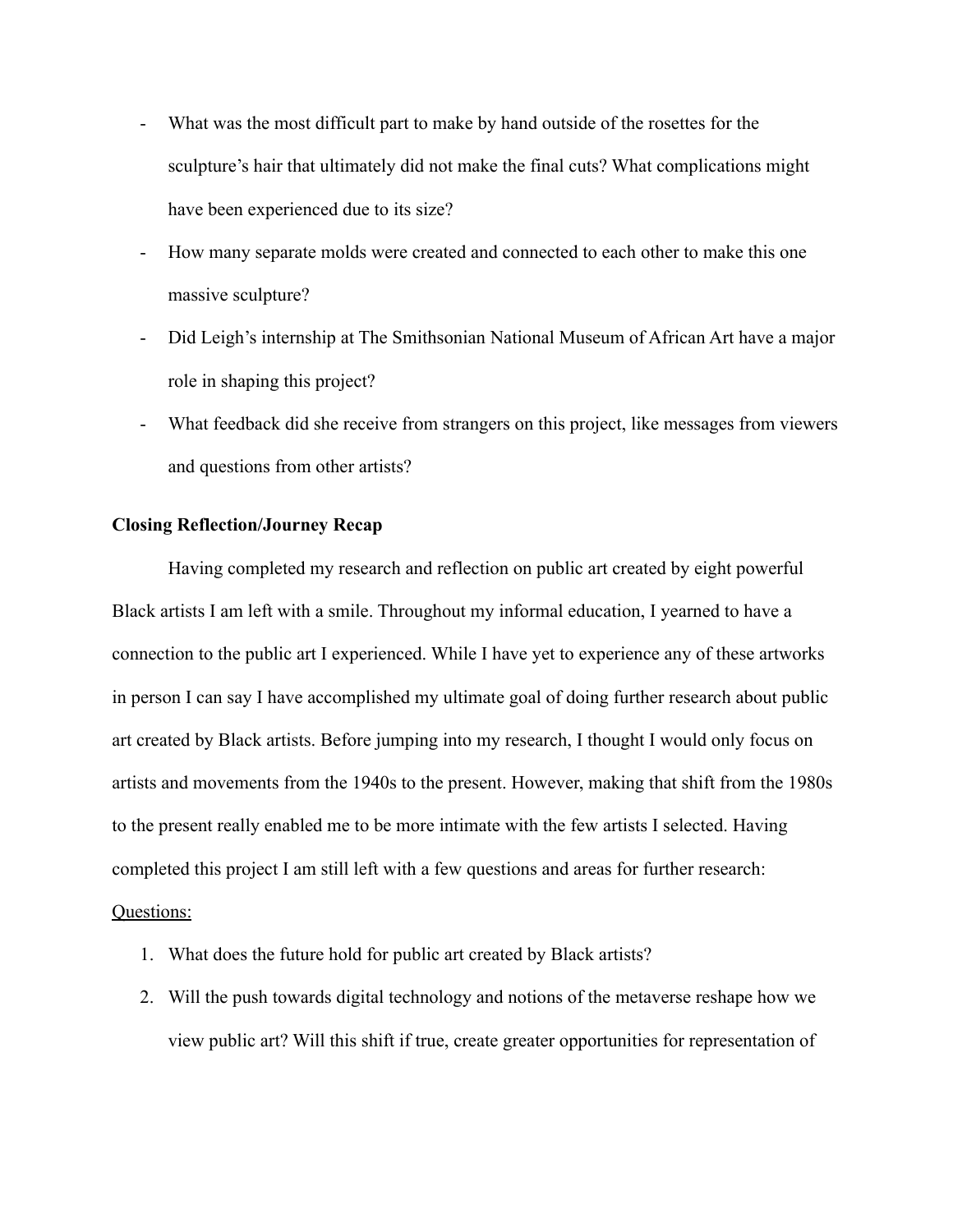Black artists and communities, or will it only exacerbate the issues outlined in this project?

- 3. What needs to be done to increase the representation of Black artists in the media? Is social media a solution for the present moment considering the complexity of institutions?
- 4. How might a film about public art created by Black artists be beneficial for the community and provide greater representation within the medium?

## Research Topics:

- 1. Public Art Map (determining locations in the United States that could benefit from more public artworks created by Black artists) mapping out the works nationwide
- 2. Conversational Connections (more juxtaposition of these works would be beneficial to see patterns and differences of larger versus smaller artists/public art examples)
- 3. Lesser-known Artists Interview Series (compiling a catalog of Black artists who create change in their communities via public art and interviewing them digitally)

## **Acknowledgments**

I am proud of where this journey has taken me and would like to thank my committee members for helping me to be successful. Shout out to Professor Sarah Cowan, Professor Beth Benedix, and Professor Erwin Brea. My research would not have been possible without the wonderful feedback and conversations I shared with these professors and mentors from the start of the semester to the end of the year. I would also like to send a special thank you to Professor Rebecca Schindler (Director of the Honor Scholar Program) and Professor Amy Welch (Senior Associate Director of the Honor Scholar Program) for their commitment and dedication to the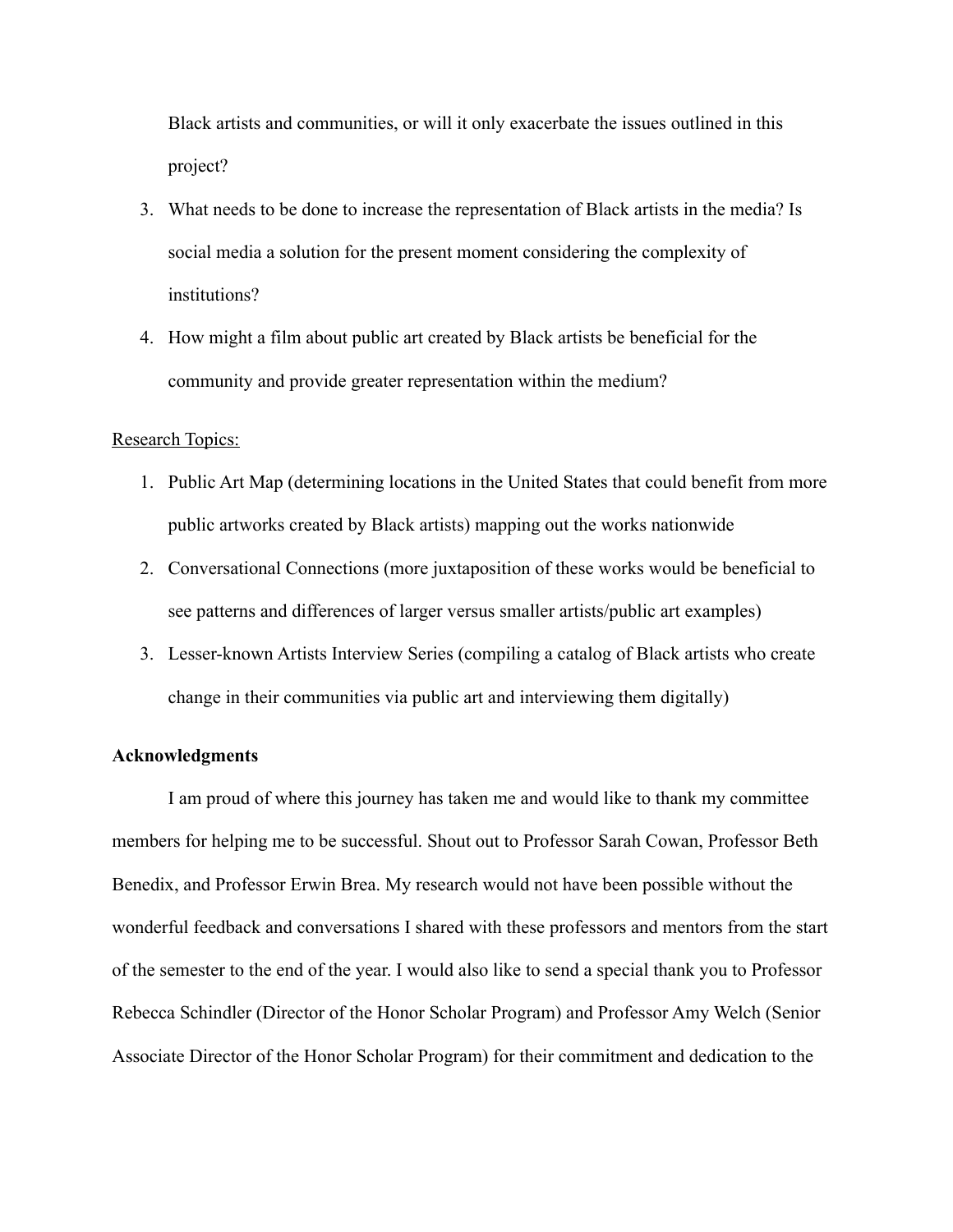program. If it were not for these two individuals and the seamless communication they foster

between committee members, students, and the university this program would not be here today.

### **Endnotes**

1. Following the BLM protests and Covid-19 store closures there were tons of plywood scraps discarded and Worthless Studios decided to create a project that turned these materials into art. Over 200 applications were submitted with 5 finalists being selected. Each of the public art projects created touch on topics of diversity, social justice, and civic engagement. Matt Hickman, *Five protest plywood-repurposing public art installations are now on view across New York City* (The Architects Paper, 2021) <https://www.archpaper.com/2021/05/five-protest-plywood-protection-project-on-display-nyc/>

2. Artist Tanda Francis designed this public art sculpture for Worthless Studios plywood project. It even incorporates music to enhance the viewing experience. Overall the work is consumed by Black faces that are all connected to each other with a blurred mirror on top. Artist Francis creartes works like this to "undo stigmatization of blackness by presenting black identities as divine

and as a foundation to our shared humanity" Tanda Francis, *Rock It Black* (Artist Website, 2021)

3. This site was the foundation of my understanding of what public art consists of in its many layers. *Public Art: Definition, History, Types* (Visual Arts Cork, n.d.)

4. Having studied philosopher Camus in another honor scholar class I felt this quote was relevant and a key dot connection in my interdisciplinary research. Highly recommend this book, it draws some interesting connections between philosophy, politics, and public art. Diana, Boros, "*Creative rebellion for the twenty-first century: The importance of public and interactive art to ... political life in America*" (Palgrave Macmillan, 2012), p.21.

5. The idea of public art generating deep reflection is what drove me to be so intrigued in this medium and its power over traditional art which is in a more enclosed setting. Boros, *Creative rebellion,* p.156

6. *Public Art,* (Visual Arts Cork, n.d.)

7. I included this source to speak to the influence public art can have on the masses. Whether it be used for positive or negative… at the end of the day there is power involved. *Socialist Realism: The History of the Communist Art Movement* (Art In Context, 2021.) <https://artincontext.org/socialist-realism/>

8. Romare Bearden (The Art Story, n.d.)

9. Bearden (The Art Story)

10. A truly unique story that outlines every detail of how this gigantic mosaic mural was transported. Definitely one of my favorite examples of the unpredictable challenges involved in public art. *Saving Romare Bearden's Pittsburgh Recollections* (McKay Lodge Laboratory Fine Art Conservation, 2019) <https://mckaylodge.com/saving-beardens-pittsburgh-recollections/>

11. *Pittsburgh's Time as a Steamboat City* (Rivers of Steel, 2020)

12. Being an avid history enthusiast I was led to this piece that outlined the harsh realities of Mill life. Especially the racism Black workers had to experience. Nicole Sivens, *10 Brutal Facts About How Horrible Life Was In The Pittsburgh Steel Mills* (Ranker, 2021) <https://www.ranker.com/list/life-in-steel-producing-pittsburgh/nicole-sivens>

13. *Saving Romare Bearden's Pittsburgh Recollections* (McKay Lodge, n.d.)

14. *Saving Romare Bearden's Pittsburgh Recollections* (McKay Lodge, n.d.)

15. *Saving Romare Bearden's Pittsburgh Recollections* (McKay Lodge, n.d.)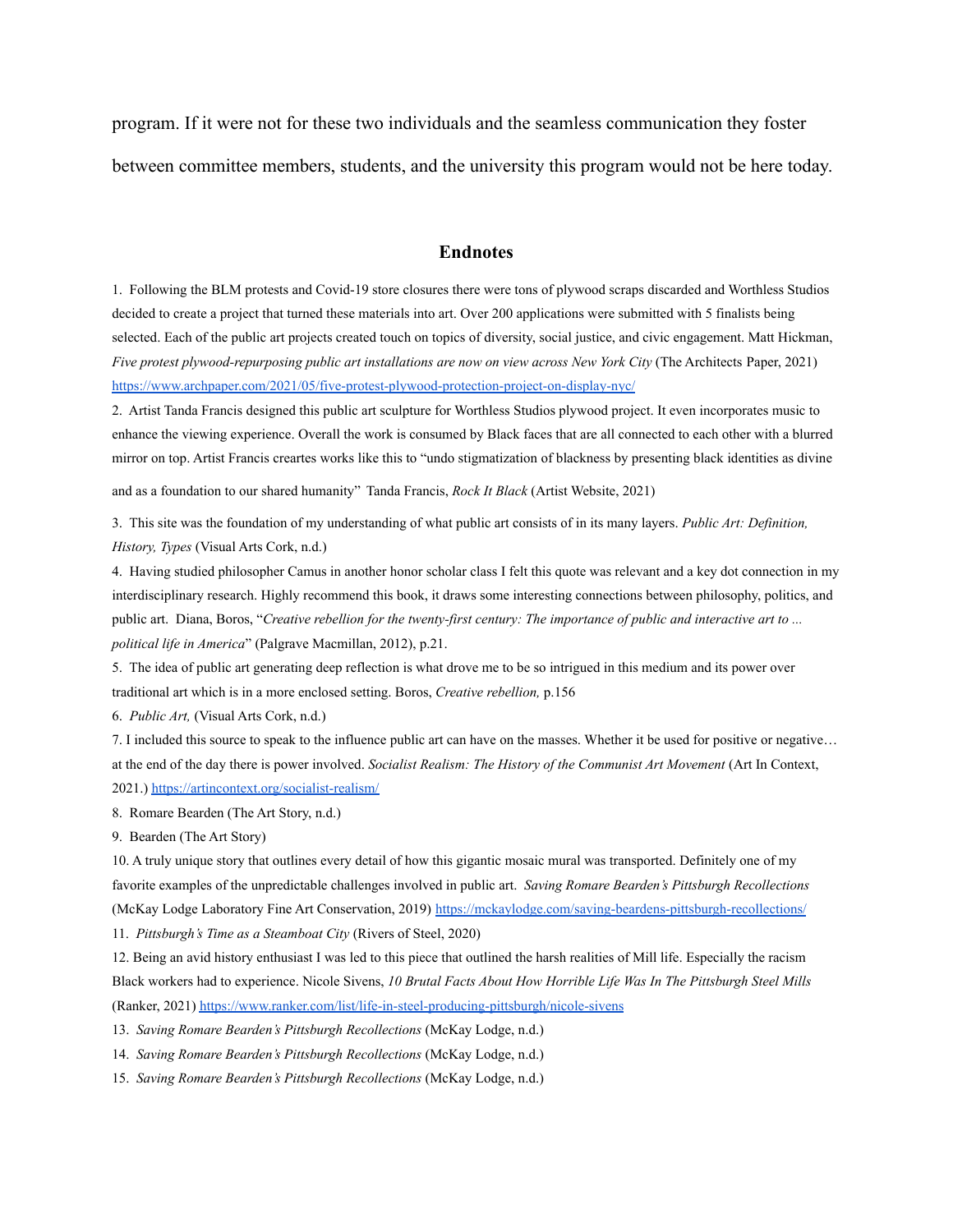16. St Elmo Village is a historical non-profit that is all about inspiring the youth to use art as a power. I am interested in either working for or creating an art based non-profit in the future and so I found this to be an awesome discovery. *Who We Are* (St Elmo Village, n.d.)

17. This source is responsible for almost half of my selected artists. I really enjoyed learning about lesser-known artists who dedicate their life-work to using art to help their community and sparking creativity in the youth. *14 Black Muralists In LA You Need To Know* (Social and Public Art Resource Center, 2020) <https://sparcinla.org/14-black-muralists/>

18. Profile: Alice Patrick (Black Art Story, 2020)

19. Another example of the process of public art restoration and how it is effected over time. Plus the importance of community in creating murals that are representative of the neighborhoods they reside. Saving Alice Patrick's 'Women Do Get Weary, but They Never Give Up (SPARC ART, 2012)

20. Saving Alice Patrick's 'Women Do Get Weary, but They Never Give Up

21. *In The Paint: Artist Spotlight* (NBA, n.d.)

22. Loved this piece as it really allowed me to see Moses Ball perspective through an interview. He really spoke to the pride he takes in helping his community. Art is not just art for him, it is a window into changing his community. Jason Lewis, *Muralist Moses Ball's work is on display in South Los Angeles to help combat gentrification* (Los Angeles Standard Newspaper, 2021) <https://lastandardnewspaper.com/index.php/art/962-muralist-moses-ball-s-work-is-on-display-in-south-los-angeles.html>

23. Lewis, *Muralist Moses Ball's* (LASN)

24. *The Heart of Hyde Park Mural* (ABC30, 2019)

25. A project that Moses Ball worked on that used art as therapy across an 8-week mural project the local boys and girls club helped to create. He even spoke to the youth and they had different activities lined up. *Challengers Clubhouse Art Therapy Mural with Blue Shield of California & Wellnest* (Boys & Girls Clubs, 2019) <https://www.bgcmla.org/challengers-mural-project>

26. *14 Black Muralists* (SPARC, 2020)

27. In reflecting on the *Black Seeds* mural I was confused on the burger king logo. After a quick google search I was led to this article on racist advertisements to which I had never heard of before. While I am unsure of a connection it was interesting learning about marketing from back in the day and its roots. Lenika Cruz, *'Dinnertimin' and 'No Tipping': How Advertisers Targeted Black Consumers in the 1970s* (The Atlantic, 2015)

28. *Abigail DeVille Bio* (Artsy, n.d.)

29. Very in-depth piece that outlines the history, inspiration, and purpose behind *Half Moon*. Being an interview it gave me some up-close insight into the brain of Abigail DeVille. Isaac Kaplan, *In Harlem, Abigail DeVille Looks to Disrupt New York's History of Gentrification* (Artsy, 2016)

<https://www.artsy.net/article/artsy-editorial-abigail-deville-aims-to-disrupt-centuries-of-new-york-gentrification>

30. *Kerry James Marshall - Biography and Legacy* ( The Art Story, n.d.)

[https://www.theartstory.org/artist/marshall-kerry-james/life-and-legacy/#:~:text=Childhood,Watts%20area%20of%20Los%20An](https://www.theartstory.org/artist/marshall-kerry-james/life-and-legacy/#:~:text=Childhood,Watts%20area%20of%20Los%20Angeles.) [geles.](https://www.theartstory.org/artist/marshall-kerry-james/life-and-legacy/#:~:text=Childhood,Watts%20area%20of%20Los%20Angeles.)

31. Shoutout Professor Brea for sending this awesome piece that discusses the unique style of Kerry James Marshall. Being a very meticulous person I found inspiration learning about the creative process Marshall embodies in his daily work. Calvin Tomkins, *The Epic Style of Kerry James Marshall* (The New Yorker, 2021)

<https://www.newyorker.com/magazine/2021/08/09/the-epic-style-of-kerry-james-marshall>

32. Another amazing interview based discussion. I think while viewing these public works virtually it is crucial hearing from the artist to get a better understanding and insight into the details that are not as visible virtually. Lenore Metrick-Chen, *Kerry James Marshall Discusses A Monumental Journey* (Sculpture Magazine, 2018)

<https://sculpturemagazine.art/publicworks-kerry-james-marshall-discusses-a-monumental-journey/>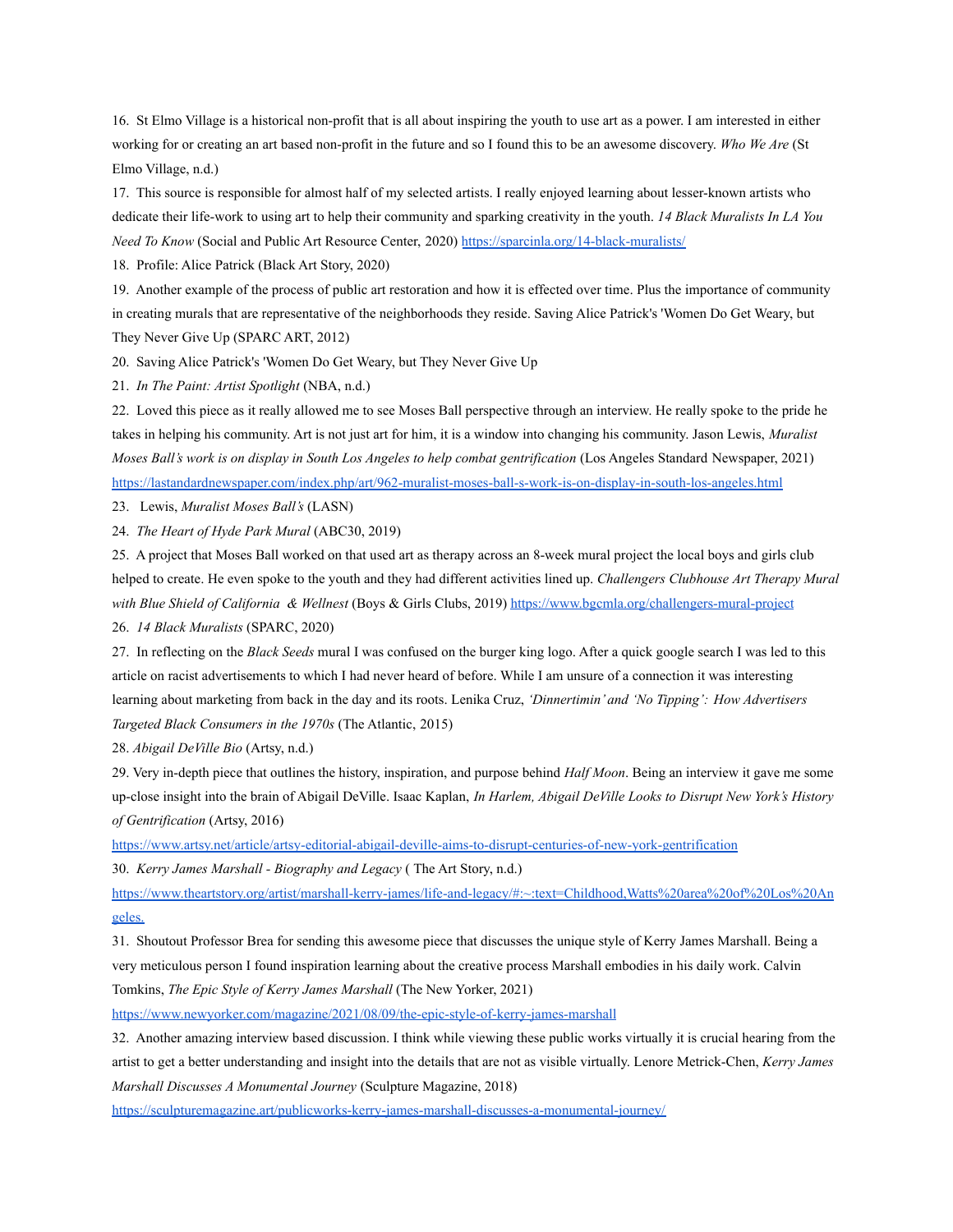- 33. *Rumors of War* (Artist Website, n.d.)
- 34. *Kehinde Wiley- Biography and Legacy* (The Art Story, n.d.)

35. Super authentic piece on Simone Leigh that explains her art education and how that led her to where she is today. William Grimes, *Simone Leigh* (Gavlak Gallery, 2015)

<https://www.gavlakgallery.com/attachment/en/5374f947a9aa2c98748b4568/News/554e4ef4eedb50232a212b09>

- 36. *Simone Leigh* (Guggenheim Museum, n.d.)
- 37. Grimes, *Simone Leigh*
- 38. Grimes, *Simone Leigh*

39. Start to finish this piece illustrates every decision made in the creation of *Brick House.* It even includes images of the creative process something that is rare to find. Meg Whiteford, *The Making of Simone Leigh's Brick House* (Hauserwirth, 2020) <https://www.hauserwirth.com/ursula/28500-making-simone-leighs-brick-house/>

40. Whiteford, *The Making of Simone Leigh's Brick House*

## **Reference List**

- ABC30 Fresno. "The Heart of Hyde Park Mural," November 4, 2019. <https://abc30.com/mural-hyde-park-nipsey-hussle-art/5663452/>.
- Artsy. "Abigail DeVille 5 Artworks, Bio & Shows on Artsy," November 5, 2021. [https://www.artsy.net/artist/abigail-deville.](https://www.artsy.net/artist/abigail-deville)
- Art In Context. "Socialist Realism the History of the Communist Art Movement." artincontext.org, December 2, 2021. <https://artincontext.org/socialist-realism/>.
- Ball, Moses. "The Heart of Hyde Park" Codawork. Accessed April 4, 2022. <https://www.codaworx.com/projects/the-heart-of-hyde-park/>.
- Black Art Story. "Profile: Alice Patrick (1948-)," September 7, 2020. [https://blackartstory.org/2020/09/07/profile-alice-patrick-1948/.](https://blackartstory.org/2020/09/07/profile-alice-patrick-1948/)
- Boys and Girls Club of Metro Los Angeles. "Challengers Clubhouse Art Therapy Mural with Blue Shield of California & Wellnest," August 8, 2019. [https://www.bgcmla.org/challengers-mural-project.](https://www.bgcmla.org/challengers-mural-project)
- Cruz, Lenika. "How McDonald's and Burger King Targeted Black Consumers in the 1970s." The Atlantic. The Atlantic, June 7, 2015.

[https://www.theatlantic.com/entertainment/archive/2015/06/casual-racism-and-greater-diversity-in-70s-advertising/394](https://www.theatlantic.com/entertainment/archive/2015/06/casual-racism-and-greater-diversity-in-70s-advertising/394958/) [958/](https://www.theatlantic.com/entertainment/archive/2015/06/casual-racism-and-greater-diversity-in-70s-advertising/394958/).

Davis, Hannah. "Romare Bearden Park." Clio, January 2, 2022. <https://theclio.com/entry/123186>.

- Diana Boros. *Creative Rebellion for the Twenty-First Century : The Importance of Public and Interactive Art to Political Life in America*. Palgrave Macmillan, 2012.
- Grimes, William. "Simone Leigh." Gavlak Gallery, April 16, 2015. [https://www.gavlakgallery.com/attachment/en/5374f947a9aa2c98748b4568/News/554e4ef4eedb50232a212b09.](https://www.gavlakgallery.com/attachment/en/5374f947a9aa2c98748b4568/News/554e4ef4eedb50232a212b09)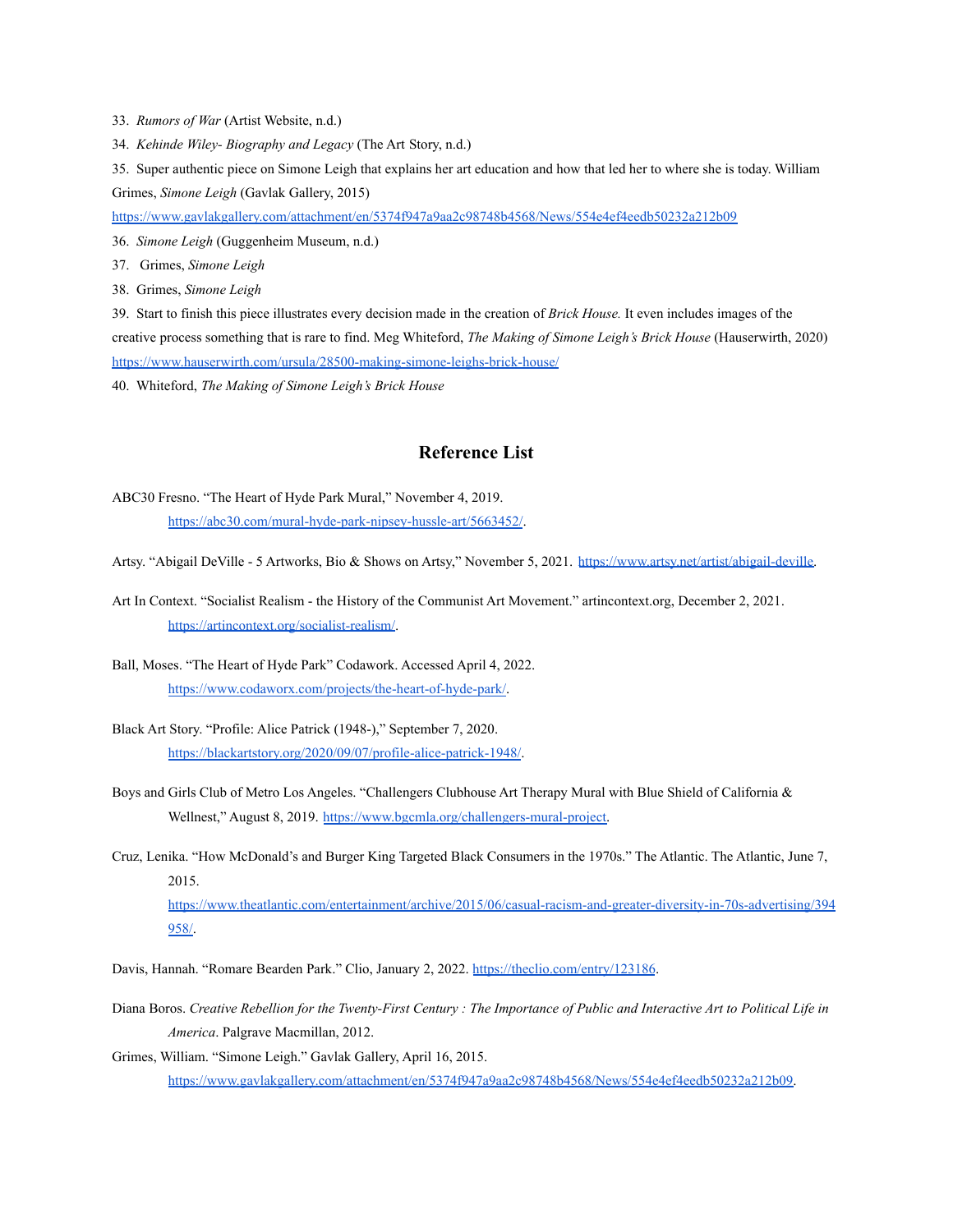- Hickman, Matt. "Five Protest Plywood-Repurposing Public Art Installations Are Now on View across New York City." The Architect's Newspaper, May 24, 2021. <https://www.archpaper.com/2021/05/five-protest-plywood-protection-project-on-display-nyc/>.
- Kaplan, Isaac. "Abigail DeVille Aims to Disrupt Centuries of New York Gentrification." Artsy, August 1, 2016. <https://www.artsy.net/article/artsy-editorial-abigail-deville-aims-to-disrupt-centuries-of-new-york-gentrification>.
- Kehinde Wiley. "Rumors of War | Kehinde Wiley Studio." Accessed March 6, 2022. [https://kehindewiley.com/works/rumors-of-war/.](https://kehindewiley.com/works/rumors-of-war/)
- Lewis, Jason. "Muralist Moses Ball's Work Is on Display in South Los Angeles to Help Combat Gentrification." Los Angeles Standard Newspaper, March 30, 2021. <https://lastandardnewspaper.com/index.php/art/962-muralist-moses-ball-s-work-is-on-display-in-south-los-angeles.html>
- Lodge, Robert. "Saving Romare Bearden Pittsburgh Recollections (SD Video)." www.youtube.com, January 19, 2015. [https://www.youtube.com/watch?v=-xDmOd986wE.](https://www.youtube.com/watch?v=-xDmOd986wE)
- Louis, Katrina. "Black Lives Matter Mural Covers Uptown Charlotte Street." Q City Metro, June 9, 2020. [https://qcitymetro.com/2020/06/09/black-lives-matter-mural-covers-uptown-charlotte-street/.](https://qcitymetro.com/2020/06/09/black-lives-matter-mural-covers-uptown-charlotte-street/)
- McKay Lodge Conservation Laboratory. "Saving Romare Bearden's Pittsburgh Recollections," December 9, 2016. [https://mckaylodge.com/saving-beardens-pittsburgh-recollections/.](https://mckaylodge.com/saving-beardens-pittsburgh-recollections/)
- McCoy, Carly. "Pittsburgh's Time as a Steamboat City." Rivers of Steel, October 15, 2020. [https://riversofsteel.com/steamboats/.](https://riversofsteel.com/steamboats/)
- Metrick-Chen, Lenore. "Kerry James Marshall Discusses a Monumental Journey." Sculpture Magazine, December 1, 2018. [https://sculpturemagazine.art/publicworks-kerry-james-marshall-discusses-a-monumental-journey/.](https://sculpturemagazine.art/publicworks-kerry-james-marshall-discusses-a-monumental-journey/)
- Miaserafiniart. "Community Growth Mural," n.d. [https://www.miaserafiniart.com/community-growth-mural.](https://www.miaserafiniart.com/community-growth-mural)
- NBA. "In the Paint Artist Moses Ball." Accessed April 9, 2022. [https://www.nba.com/lakers/in-the-paint-gallery-moses-ball.](https://www.nba.com/lakers/in-the-paint-gallery-moses-ball)
- Sivens, Nicole. "10 Brutal Facts about How Horrible Life Was in the Pittsburgh Steel Mills." Ranker, September 23, 2021. [https://www.ranker.com/list/life-in-steel-producing-pittsburgh/nicole-sivens.](https://www.ranker.com/list/life-in-steel-producing-pittsburgh/nicole-sivens)
- SPARC ART, ed. "Saving Alice Patrick's 'Women Do Get Weary, but They Never Give Up.'" www.youtube.com, September 12, 2012. [https://www.youtube.com/watch?v=yIgwx6tbp6Q.](https://www.youtube.com/watch?v=yIgwx6tbp6Q)
- SPARCinLA. "14 Black Muralists in LA You Need to Know," July 25, 2020. [https://sparcinla.org/14-black-muralists/.](https://sparcinla.org/14-black-muralists/)
- St Elmo Village. "St Elmo Village Trailer." www.youtube.com. Accessed February 15, 2022. [https://www.youtube.com/watch?v=sWaTYOpw2Ag.](https://www.youtube.com/watch?v=sWaTYOpw2Ag)
- St Elmo Village. "Who We Are." Accessed February 15, 2022. [https://stelmovillage.org/who-we-are-2/.](https://stelmovillage.org/who-we-are-2/)

Tandafrancis. "Rock It Black." Accessed April 4, 2022. [https://www.tandafrancis.com/rockitblack-portfolio.](https://www.tandafrancis.com/rockitblack-portfolio)